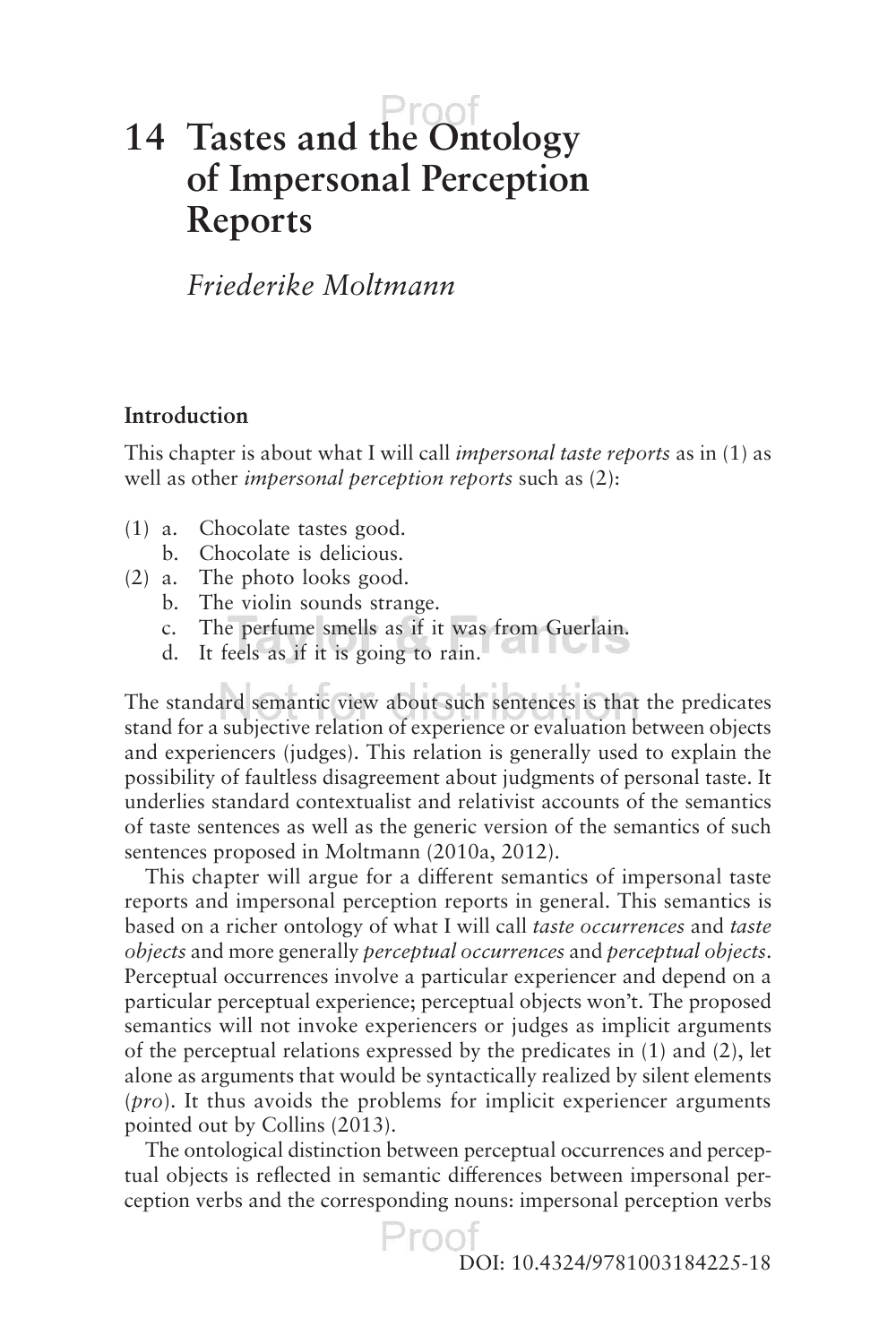(*taste, look, sound, smell, feel*) take perceptual occurrences as arguments; the corresponding nouns take perceptual objects as arguments. Thus, the verb *taste* takes a taste occurrence as an implicit argument, whereas the noun *taste* as in *the taste of coffee* describes a taste object. Similarly, the nouns in *the look of the statue*, *the sound of the violin*, *the smell of the perfume*, and *the feel of the fabric* describe perceptual objects.

The ontology of taste occurrences and objective tastes allows dispensing with implicit experiencer arguments. Perceptual occurrences are entities that by nature have an experiencer and in their choice of an experiencer show a particular first-person orientation. More precisely, impersonal perception verbs show a logophoric behavior, which parallels that of generic *one*: the experiencer is understood either as the speaker, the described attitude bearer, or anyone the speaker or described attitude bearer identifies with or simulates (on the generic reading).

Not just perceptual occurrences have such a first-person orientation, but also the objects of perception themselves may, namely *agent-centered situations* of the sort that sentences like (2d) are about.

In contrast to taste occurrences, taste objects are 'objective' or public and do not involve a particular individual as experiencer. They are not only the sorts of things we refer to explicitly with NPs like *the taste of coffee*, but are also involved in the semantics of taste adjectives such as *delicious* or *tasty*. Given the semantic involvement of taste objects, faultless disagreement of sentences such as (1b) resides in the first person–based evaluation of a taste object rather than the perceptual experience itself.

The chapter will first briefly present standard semantic views of sentences about personal taste and address semantic differences between impersonal perception verbs and corresponding nouns and adjectives. It will then outline the ontology of perceptual occurrences and perceptual objects as well as the semantics of impersonal perception reports with the two sorts of predicates. At the end, it will address the sorts of predictions the present approach makes regarding faultless agreement.

#### **1. Standard Semantics of Sentences Expressing Personal Taste**

The general assumption is that taste predicates express a subjective, experiential relation that holds between an object (or kind of object) and an agent a, the experiencer or 'judge', so that (3a) has the logical form in  $(3b)$ :<sup>1</sup>

- (3) a. Coffee tastes good.
	- b. tastes good(coffee, a)

Doubts whether such simple contextualist or relativist analyses can explain the phenomenon of faultless disagreement have motivated a more

-root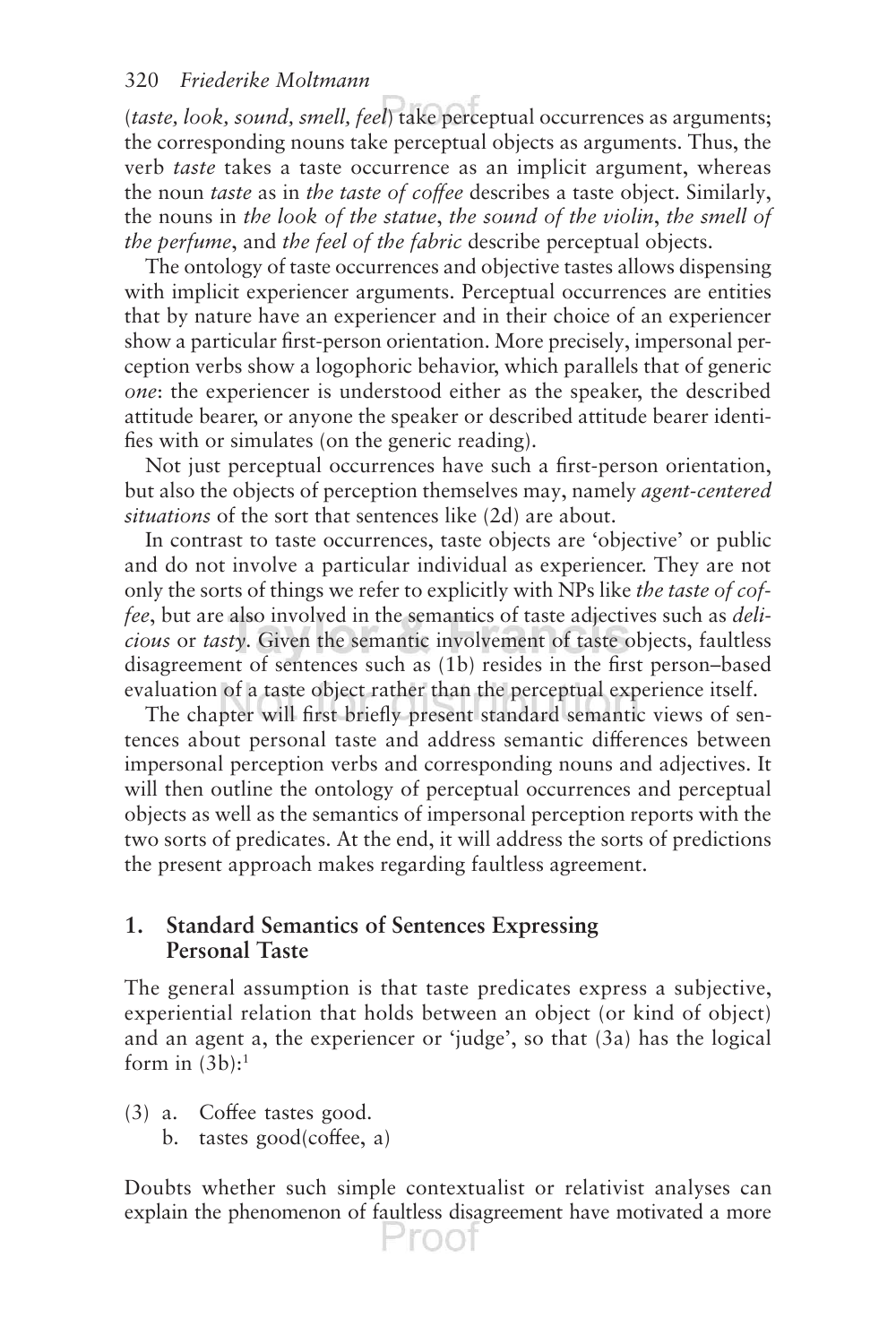complex analysis of (3a) in terms of first person–based genericity, involving simulation (Moltmann, 2010a, 2012). A simplified version of that analysis is given for (3a) as follows, where, Gn is a suitable generic operator:

- (4) a. Everyone as someone the speaker identifies with has a goodtasting experience of coffee.
	- b.  $\lambda x$ [Gn y taste good to(coffee, y qua someone x identifies with y)]

Thus, (3a) expresses a property, which needs to be self-applied by anyone accepting the content of the sentences.

Support for the involvement of genericity in taste statements such as (1a) comes from the possibility of co-variation of the 'judge' with generic *one* or arbitrary PRO, as in (5a) and (5b), respectively:

- (5) a. When *one* drinks milk cold, it tastes *pro* good.
	- b. It is pleasant *pro* PRO<sub>arb</sub> to sit on the sofa.

In what follows, I will assume that taste sentences such as (3a) display both a generic reading, along the lines of (4), as well as a first person–oriented nongeneric reading on which the speaker (or described agent) just conveys her own taste judgment. The latter, given the standard assumption about taste predicates and a Lewisian account of *de se*, would be represented as follows:

(4) c.  $\lambda$ x[tastes good(coffee, x)].  $\blacksquare$ 

# **2. Verbal, Adjectival, and Nominal Taste Predicates**

## *2.1. An Individual-Level/Stage-Level Distinction Among Taste Predicates*

Judgments of taste take different linguistic forms, which go along with somewhat different readings. In particular, *verbal taste predicates* as in (6a) display different readings from *adjectival taste predicates* as in (6b):

- (6) a. The coffee tastes delicious.
	- b. The coffee is tasty.

Pearson (this volume) points out that complex taste predicates as in (6a) permit both a generic reading and two sorts of nongeneric readings, namely a first-person referential reading and a bound-variable reading. This, for Pearson, is due to the fact that complex taste predicates are 'stage level'. By contrast, simple taste predicates display only a generic reading, which for Pearson means that they are 'individual level'.

Proot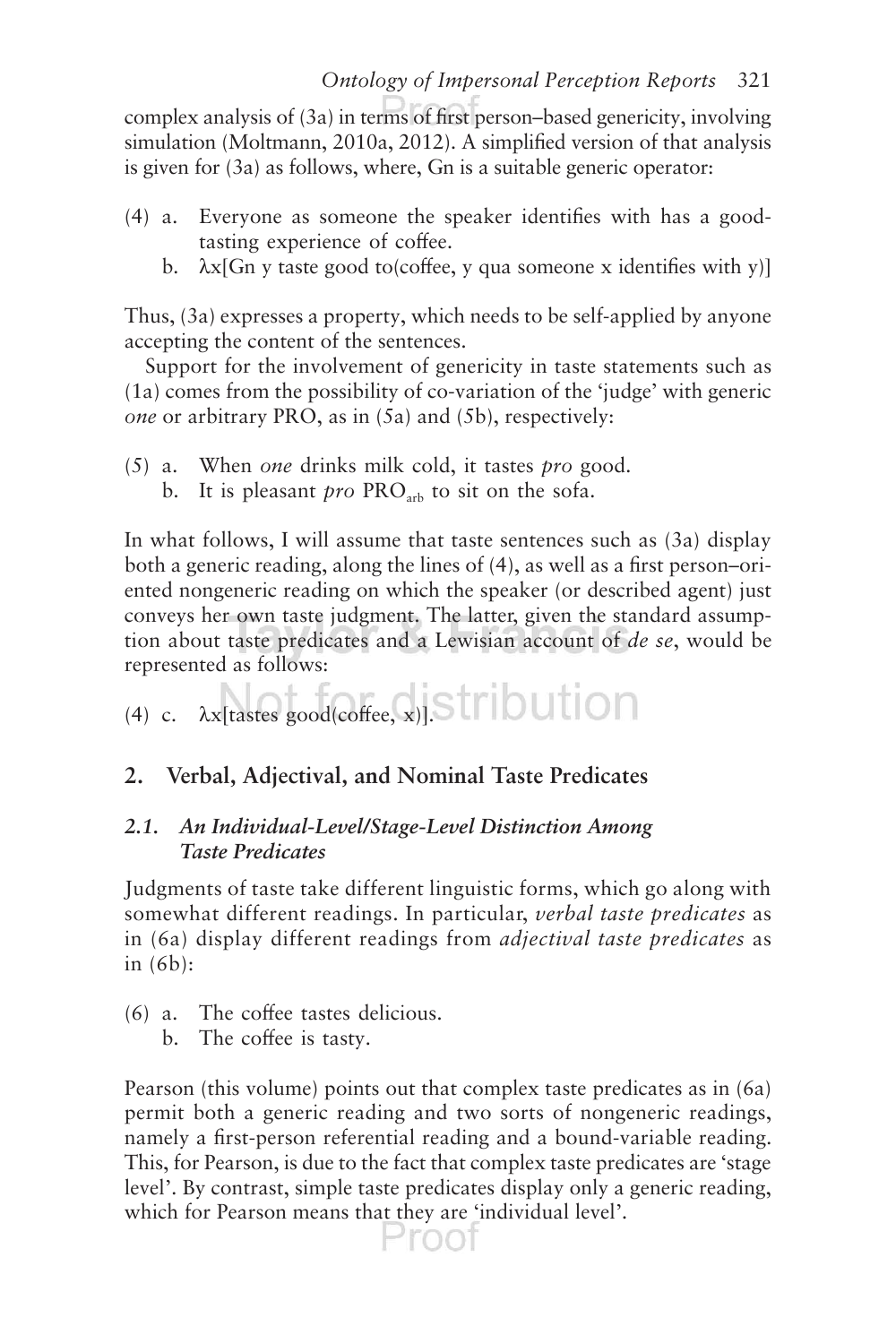Pearson lists various manifestations of the individual-level/stage-level distinction among taste predicates.<sup>2</sup> One of them is the readings of the floated quantifier *all*, which with complex taste predicates gets a reading on which it ranges over situations, as in (7a), but with simple taste predicates only has a reading on which it ranges over the relevant individuals, as in (7b):

- (7) a. Pineapples always taste good.
	- b. Pineapples are always tasty.

The same contrast holds for other impersonal perception verbs and the corresponding adjectives. In (8a), *always* ranges over situations (broadly speaking, including times of the day); in (8b), *always* can range only over churches:

- (8) a. English churches look always beautiful.
	- b. English churches are always beautiful.

Another diagnostic is the acceptability of *when*-clauses:

(9) a. When the landscape looks beautiful, people photograph it. b. ?? When the landscape is beautiful, people photograph it.

Stage-level predicates can occur in a *when*-clause, but not individual-level nul iui uidiliiuutui i predicates.

Yet another diagnostic is the ability for stage-level predicates to occur as small-clause predicates of *see*, as opposed to individual-level predicates:

(10) a. Emma saw St Paul's looking beautiful. b. ??? Emma saw St Paul's beautiful.

For Pearson, simple taste predicates being 'individual level' means that they are always generic, involving a generic operator with just scope over the predicate at logical form (Chierchia, 1995). Thus, whereas (11a) has a first-person referential reading as in (11b) as well as a generic reading involving a wide-scope generic operator as in (11c), (12a) requires a generic operator taking scope just over the predicate as in (12b):

- (11) a. This cake tastes good.
	- b. [tastes good (to)](this cake, speaker)
	- c. Gn<sub>i</sub> [this cake tastes good (to) *pro*<sub>i</sub>]
- (12) a. This cake is tasty.
	- b. This cake [Gn<sub>i</sub> [is tasty *pro<sub>i</sub>*]]
	- c. For any entity d,  $[Gn_i]$  is tasty  $proj(d) = 1$  iff x is tasty to everyone in any (relevant) situation.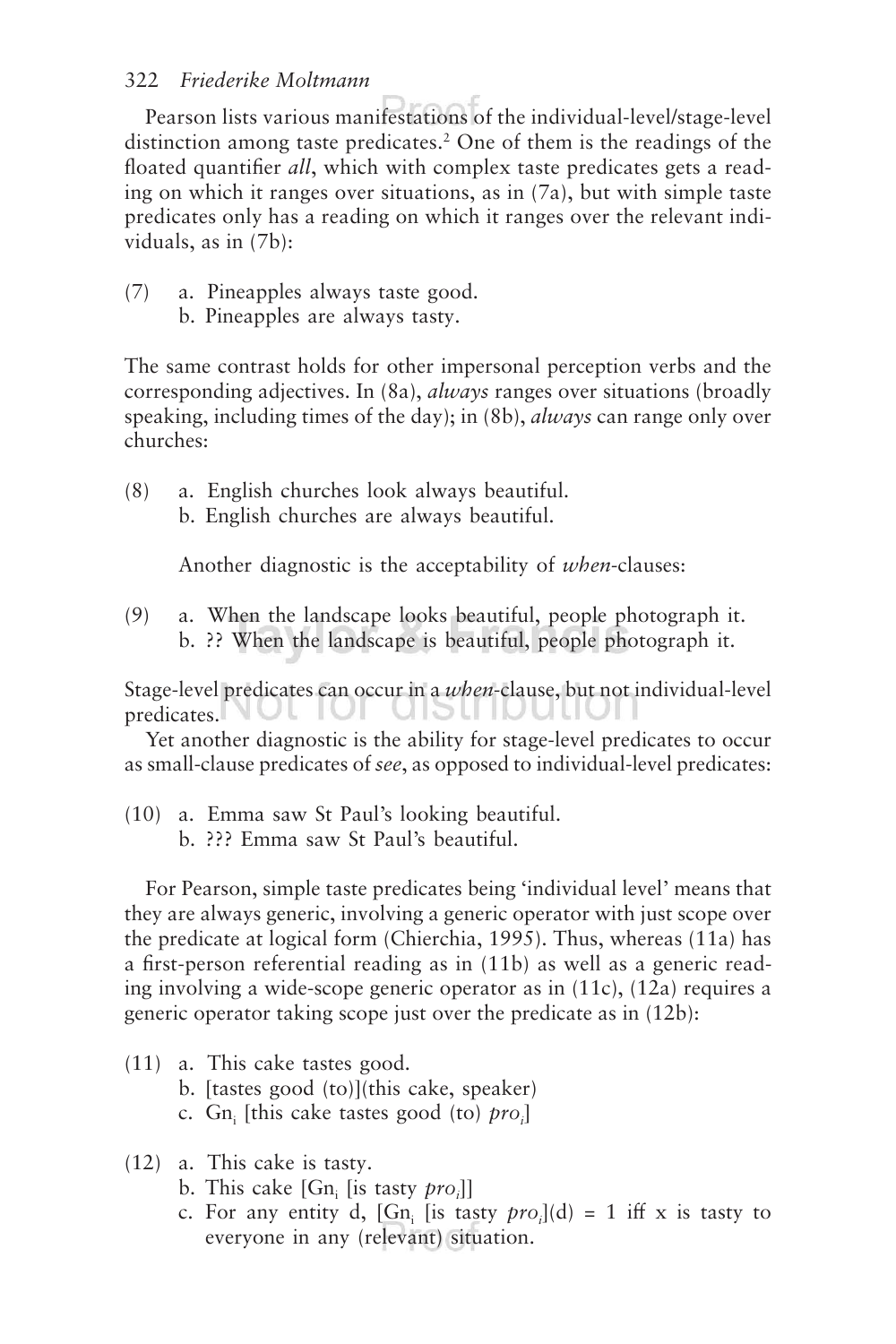There are several issues, however, that arise for this account of simple and complex taste predicates.

First of all, the account does not give a compositional semantics of complex taste predicates like *taste good* and in particular fails to give justice to the contribution of the secondary predicate *good* in such predicates. In fact, the distinction between complex and simple predicates does not align well with the individual-level/stage-level distinction. Complex predicates with taste nouns such as *has a bitter taste* classify as individual level, not stage level (Section 4.1.)

Second, the account does not explain the stage-level/individual-level correlation with the two sorts of predicates. The simple predicates that Pearson considers are all adjectives, but adjectives themselves are not generally individual level. *Available*, *apparent*, *unwell*, *happy* are stage level, for example. There are also adjectives that can be used for taste judgments that fail to be individual-level, for example *terrible* and *stimulating*, predicates that focus on the effect on the experiencer. Such adjectives pattern with stage-level predicates given the various diagnostics:

(12) a. When I drank it at room temperature, the wine was terrible. b. When I drink coffee in the morning, it is stimulating; when I

drink it at night, it puts me to sleep.

Third, the account fails to carry over to the semantics of taste nouns and other nouns denoting perceptual objects: *the taste of coffee*, *the look of St Paul's*, *the smell of the perfume*, *the sound of the violin* display only a sort of generic reading, not a reading relating to a particular perceptual occurrence. In the next section, we will discuss in greater detail the nominal construction, whose semantics can also shed light on the first and second issue with Pearson's account.

Fourth, the account hinges on treating taste predicates in impersonal taste reports as involving an experiencer argument, syntactically realized by a silent element *pro*. However, there is little if any syntactic evidence for judge or experiencer arguments of predicates in impersonal taste sentences, as Collins (2013) has argued in relation to criteria such as variable binding, obligatory arguments, and ellipsis. This also holds for other predicates of perception in impersonal perception reports.

Finally, Pearson's account fails to capture the first-person orientation of impersonal perception verbs, an issue I will turn to now.

#### *2.2. The Logophoric Nature of Verbal Taste Predicates*

Verbal taste predicates differ from adjectival ones not only in their stagelevel as opposed to individual-level behavior but also in displaying a particular first person–orientation or logophoric character. Pearson (this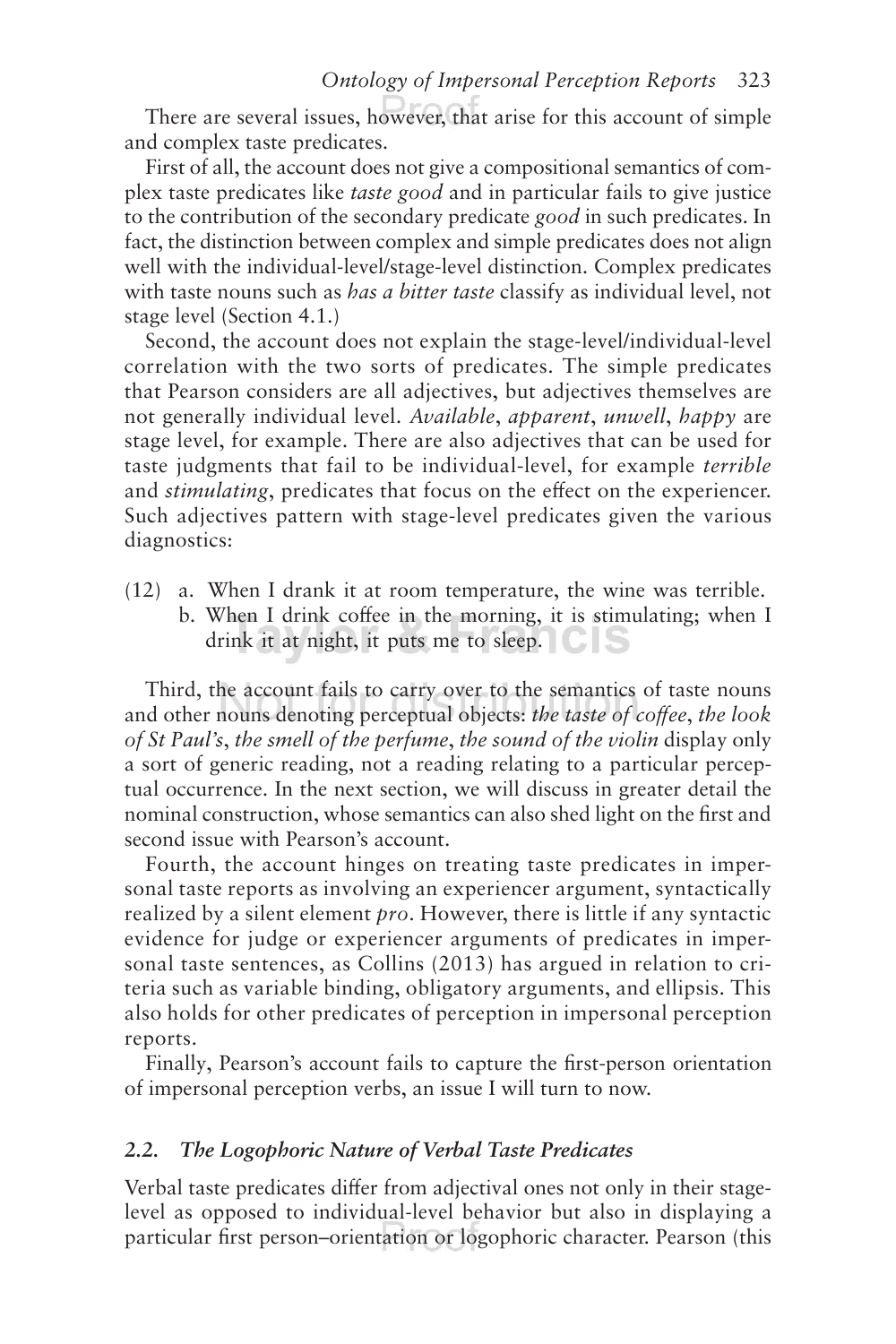volume) notices that a first-person covert indexical reading is available for verbal taste predicates as in (13a) but not adjectival ones as in (13b), an observation that generalizes to all impersonal perception verbs, as in (14):

- (13) a. When I am hungry, beans taste good. b. ?? When I am hungry, beans are tasty.
- (14) a. When put in a long vase, a single rose looks nice. b. ?? When put in a long vase, a single rose is nice-looking.

A related observation is that a first-person bound-variable reading with generic *one* as antecedent is available only with verbal taste predicates and not adjectival ones:

(15) a. When one is hungry, beans taste good. b. ?? When one is hungry, beans are tasty.

Impersonal perception verbs need not relate to the speaker, though. In contexts embedded under attitude verbs, they will relate to whoever is the described agent. They may do so displaying a referential reading (16a) or a bound-variable reading (16b):

- (16) a. John found that the cake tasted good.
	- b. Everyone who ordered wine was upset that the wine did not taste good. UI UIJUIJUIJUI

Taste occurrences still relate to the speaker when the taste predicate is not embedded under an attitude verb, as in (17):

(17) Everyone is drinking wine that tastes good.

The same generalization holds for impersonal perception verbs of other perceptual modes, illustrated by the following contrast where *look good*  can relate to everyone in (18a), but only to the speaker in (18b):

- (18) a. Everyone who looked at the picture from the entrance was angry that the picture did not look good.
	- b. Everyone stood next to a picture that did not look good.

With respect to the perceptual occurrences they describe, impersonal perception verbs thus behave like logophoric pronouns, and also generic *one*, in relating to the speaker or else whoever is the bearer of the relevant described attitude. Impersonal perception verbs differ in that respect from ordinary perception verbs (*see, hear,* etc.), which fail to display such logophoricity. Capturing the latter is an important condition for an adequate semantics of impersonal perception verbs.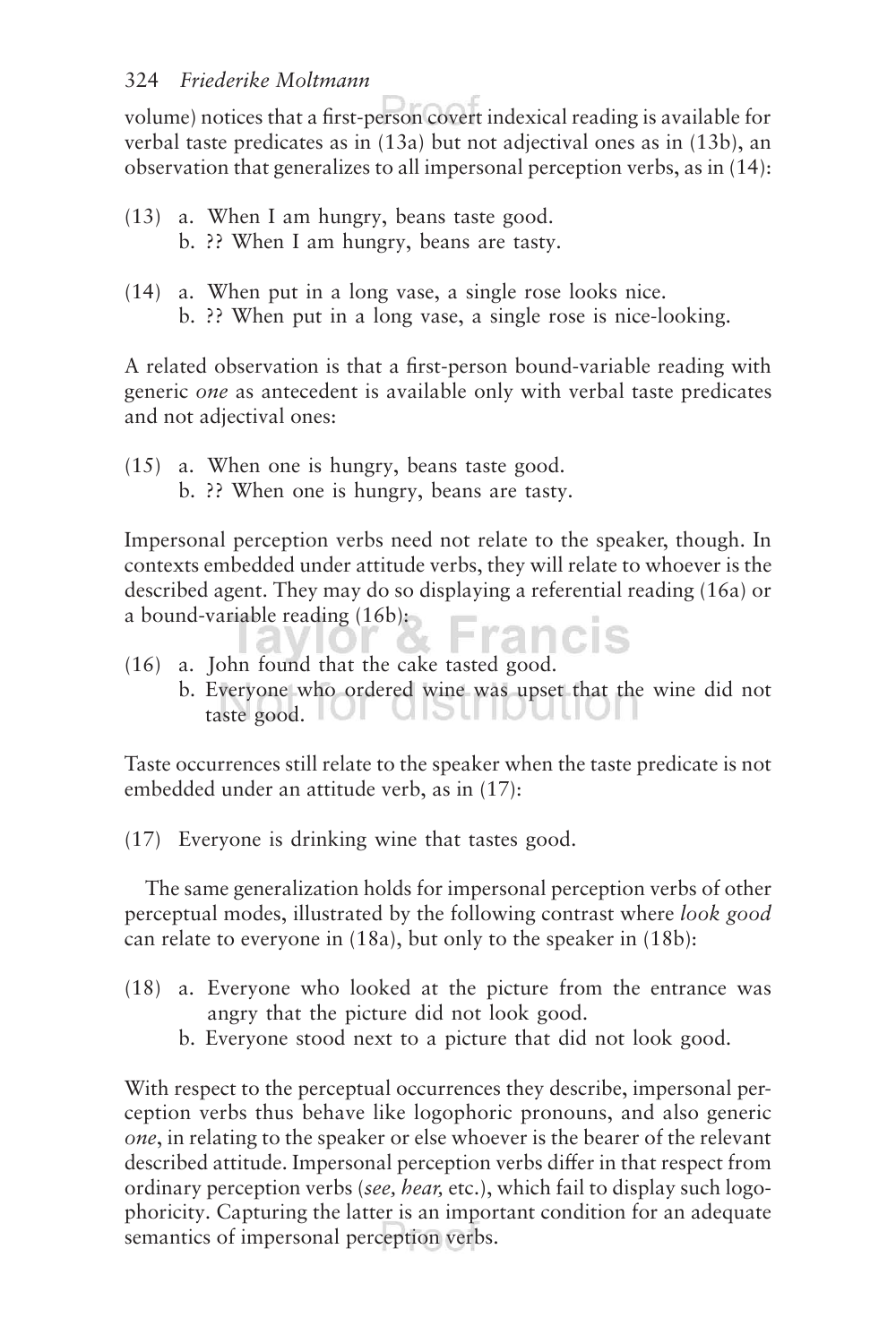#### **3. Taste Occurrences and Other Perceptual Occurrences**

#### *3.1. The Linguistic Form of Impersonal Verbal Perceptual Reports*

On the present view, taste verbs denote relations between entities and taste occurrences, and adjectival taste predicates relations between entities and taste objects. Neither involves experiencers as arguments. That is because the ontology of taste objects and other perceptual objects permits dispensing with experiencer arguments. Perceptual occurrences are dependent on or directed toward a particular experiencer. If impersonal verbs of perception denote relations between entities and perceptual occurrences, they won't require experiencer arguments for semantic reasons. By contrast, perceptual objects do not depend on particular experiencers. If adjectival perception predicates denote relations between entities and perceptual objects, an obligatory generic reading of adjectival predicates will follow without making use of experiencers.

If impersonal perception predicates denote relations between entities and perceptual occurrences or perceptual objects, such as tastes, looks, sounds, and smells, this permits a compositional semantics of complex predicates such as *taste good* and *look nice*. But first, a few remarks are in order about such predicates.  $\sim$ 

Impersonal perceptual reports with a verbal predicate are of the form DP V XP, where V is an impersonal perception verb (*look, sound, smell*) and XP is an obligatory adverbial modifier or secondary predicate. Though obligatory, the secondary predicate occupies the very same position as other adverbial modifiers. The secondary predicate can be any expression that can also act as an adverbial. On the present view, it always expresses a property to be predicated of the perceptual occurrence. Impersonal perception reports then will involve existential quantification over perceptual occurrences and predication of the secondary predicate of the perceptual occurrences. For an impersonal taste report such as (19a), this is given in (19b):

(19) a. The cake tastes good. b.  $\exists d$ (taste(the cake, d) & good(d))

In (19b), no use was made of event arguments. That is because the issue of event arguments is rather independent of the argument in favor of perceptual occurrences and perceptual objects.

The sort of analysis in (19b) will also be the semantics of impersonal perceptual reports of other perceptual modes.

The generic reading of verbal impersonal perceptual reports does not involve a distinct entity but rather a generic operator, which, one may assume, ranges just over situations suitably restricted. Thus, on the generic reading, the logical form of (19a) will be: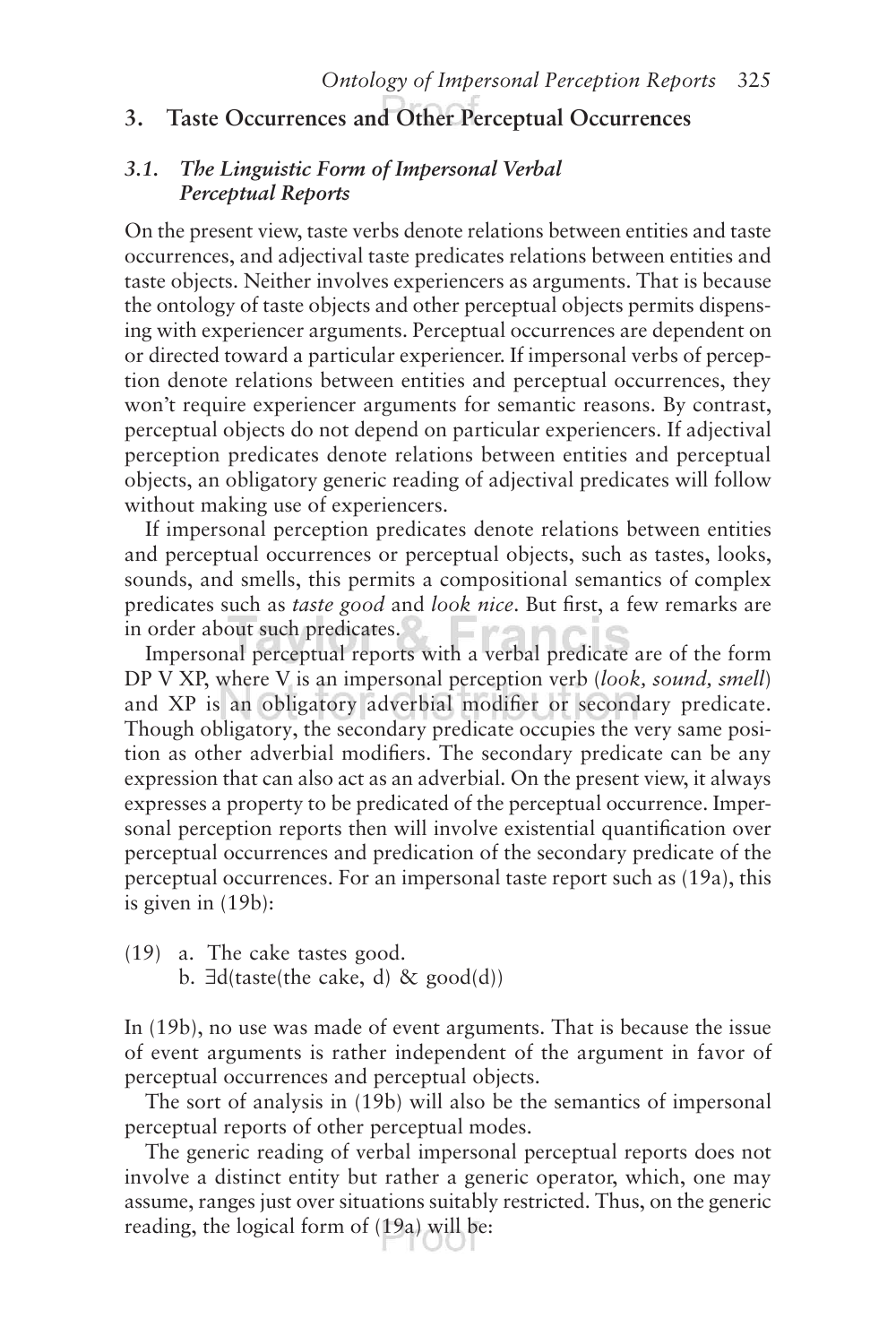326 *Friederike Moltmann*

(19) c. Gn s  $\exists d$ (taste<sub>s</sub>(the cake, d) & good<sub>s</sub>(d))

There is an issue whether generically quantified sentences of this sort require actual instances. The potential truth of sentences like (20) indicates that they don't (McGrath, p.c.):3

(20) I'm sure the garden looks beautiful today, since it's such a nice day, so it's a shame they've closed off the place to all visitors, so that no one can see it.

The distinction between perceptual occurrences and perceptual objects is of course compatible with the generic operator not requiring actual instances.

(19a) actually has two readings (Jackson, 1977; Rudolph, this volume): a phenomenal reading on which *good* applies to the appearance, the taste occurrence, and a nonphenomenal reading on which it applies to the stimulus. On the second reading, the taste occurrence indicates that the cake is good rather than *good* qualifying the taste as such. I will not discuss the second reading in greater detail in this chapter but just suggest an ontological account of the two readings. Whereas on the first reading, the secondary predicate applies to the taste occurrence itself, on the second reading, it applies to the *epistemic modal object* generated by the taste occurrence.<sup>4</sup> Unlike a taste occurrence, a modal object has truth or satisfaction conditions, which may be specified by the content of various sentences (or small clauses). The modal object generated by a taste object d then has as part of its content the content of [*the cake good*] just in case d is evidence for the truth of [*the cake good*]. Given this proposal, the ambiguity between the phenomenal and the nonphenomenal reading is traced to the semantics of impersonal perception verbs, more precisely, the ontology that goes along with them, that is, the ontology of perceptual occurrences and the modal objects they generate.

The secondary predicate of impersonal perception reports may also be an *as if*-clause, an *as though*-clause, or a *like-*clause, which generally can fill in the position of optional as well as selected adverbials:<sup>5</sup>

- (21) a. John walks as if he was drunk. b. John behaves like he was being hunted.
- (22) a. This looks/tastes/smells/sounds as though it was very old. b. The landscape looks like it had not rained for weeks.

The semantics of *as if*-clauses and *like*-clauses is more complex, of course (see Bledin and Srinivas (forthcoming) for a recent discussion and possible worlds–based analysis). The ontology of perceptual occurrences promises Proot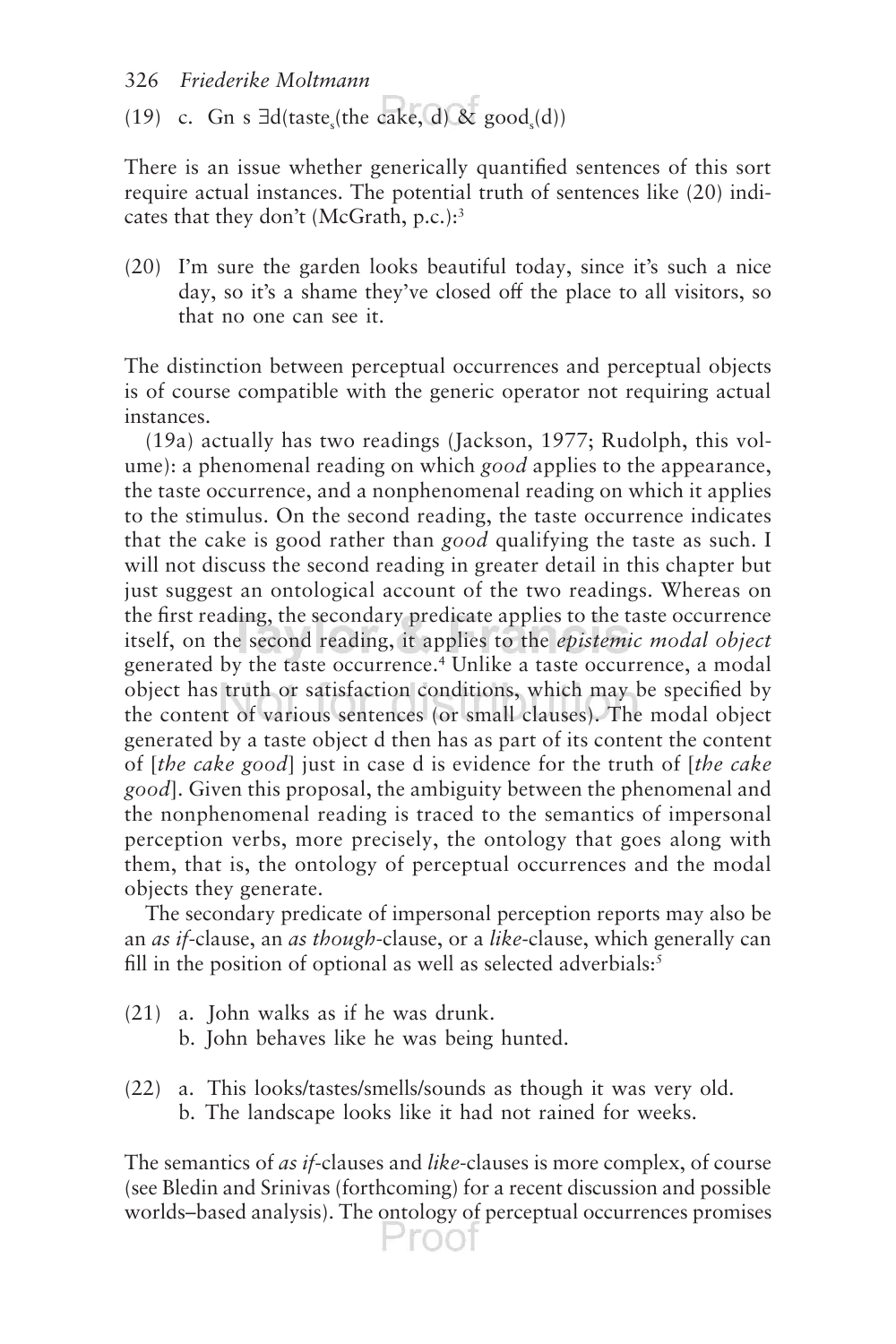a new analysis along the following lines, where X is a definite  $NP_2 \sim a$  suitable relation of similarity, and f a function mapping the set [S] of situations described by the sentence S to a matching kind of perceptual occurrences:

- (23) a. X looks as if S.
	- b. For a perceptual occurrence d,  $\text{look}([X], d)$  and d is similar to the kind of perceptual occurrence that matches the situational content of S.
	- c. ∃d(look([X], d) & d ~ f([S],[X], *look*))

How the relation of a set of situations to a kind of perceptual occurrences is to be understood needs to be elaborated, of course. But as it is marginal to the main theme of this chapter, this can be left for another occasion. Note that (23b) captures only the nongeneric reading of (23a). The generic reading arguably does not require there to be an actual perceptual occurrence.6

#### *3.2. The Nature of Taste Occurrences*

Taste occurrences are concrete qualities borne by taste experiences. Taste occurrences are thus dependent on the experience and its experiencer. The identity and existence of taste occurrences obviously depends on the agent. If I did not taste the coffee, the coffee did not taste good to me. The properties of taste occurrences are different though from the experience itself. The experience, for example, has temporal properties, but the taste occurrence won't. A taste experience can occur unintentionally or by mistake, but this is not what one would attribute to the taste occurrence. The taste occurrence only has qualitative properties, such as being sour, bitter, or sweet, which one would not attribute to the taste experience itself.

It is not obvious how exactly the relation between a taste occurrence and a taste experience should be conceived and how their relation should possibly be reflected in the semantic analysis of impersonal taste sentences. The relation could perhaps be conceived as one between an event and its result, as is suggested by German resultative morphology for taste occurrences (*schmecken*—to taste, *Geschmack*—taste).7 In this chapter, I will set aside taste experiences and take impersonal taste predicates to only take a taste occurrence as an argument.

Other perceptual modes likewise come with perceptual occurrences besides perceptual experiences. Subjective looks are qualities borne by visual experiences, sound occurrences are qualities borne by auditory experiences, smell occurrences are qualities borne by olfactory experiences. Again, the properties of the occurrences are obviously different from those of the corresponding experiences.

(19c) does not yet capture all there is to the semantics of impersonal perception verbs. In particular, it does not account for [1] the logophoric

Proot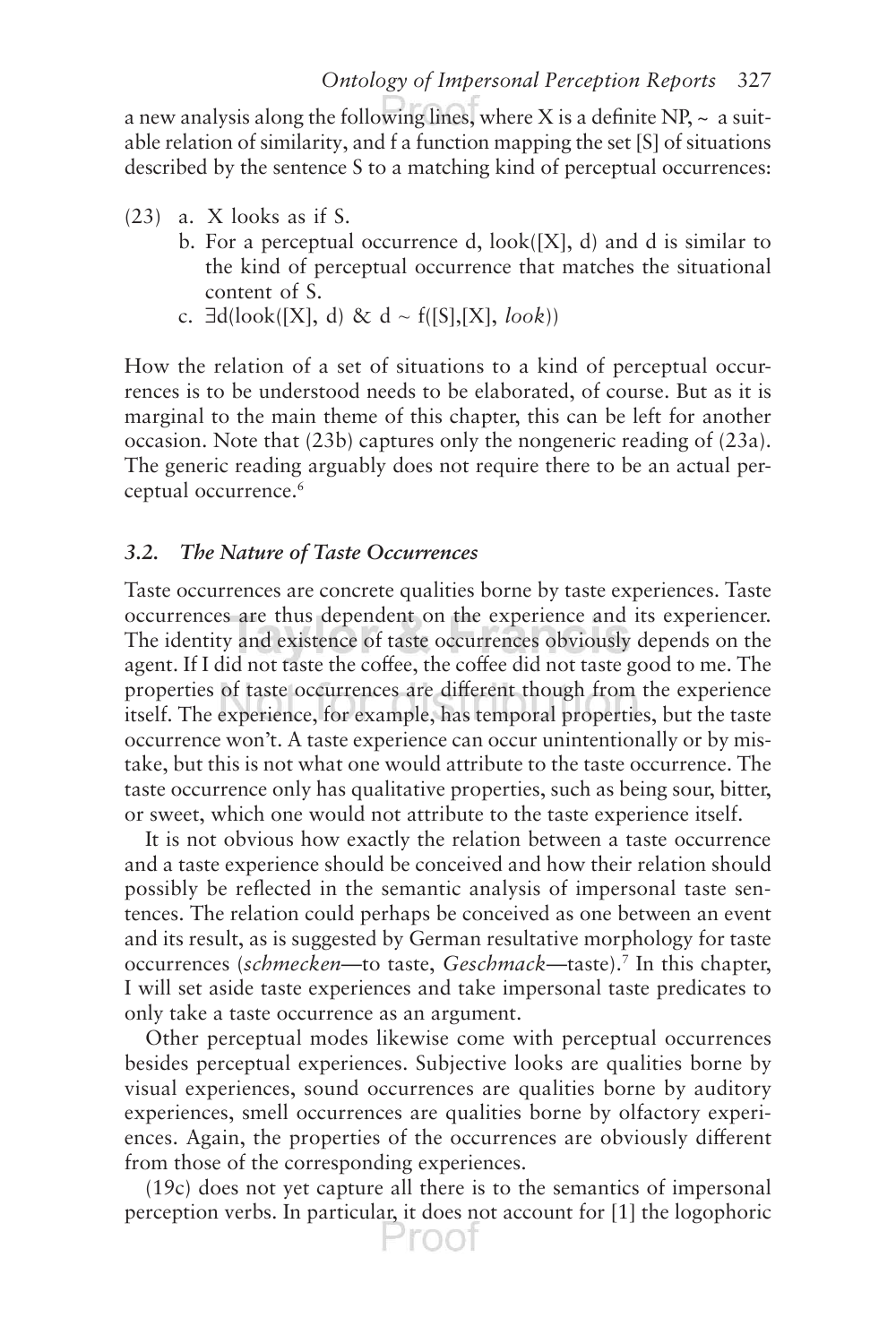character of impersonal perception verbs and [2] the possibility of generic readings, and in particular covariation with generic *one*.

Impersonal perception verbs describe perceptual occurrences that relate either to the speaker or, in contexts embedded under attitude verbs, to the attitude bearer. They thus relate to a context that is centered on an intentional agent and can be shifted under embedding under attitude verbs. In this chapter, I will make use only of very basic, familiar tools of semantic analysis, leaving a possibly more accurate semantic analysis of the phenomenon to a future occasion. I will assume that sentences are evaluated with respect to two contexts: a context u, the utterance context, and a context c, the context of evaluation that may be shifted for sentences embedded under attitude verbs. Both contexts, for present purposes, are identified with a triple consisting of a situation or world s, a time t, and an agent a. Thus, for a context  $c s_c$  will be the situation in c,  $t_c$  the time in c, and  $a_c$  the agent in c. Attitude reports shift the context c to one in which the agent is the described attitude holder, as indicated in what follows for *believe*, making use, for present purposes, of a Hintikka-style semantics of belief reports:

(24) For contexts u and c and an individual a', [*believe that* S  $]^{u,c}(a^{\prime}) = 1$  iff for all s', s' R<sub>believe,ac</sub> s<sub>c</sub> [S]<sup>u, c'</sup> = 1, where c' is like c except that  $s_c = s'$  and  $a_c = a'$ .

Let us take H to be the relation of 'having' or bearerhood that holds between an agent and a perceptual occurrence. Then impersonal perception verbs will be subject to the following condition:

- (25) Logophoric condition on impersonal perception verbs For an impersonal verb of perception V, for contexts u and c,  $[V]^{u,c} = \{ x \mid \exists d \ (\lt x, d) \in [V]^{u,c} \&$  $H(d, a_c)$ }
- (19a) will now have the following truth conditions:
- (26) [*The cake tastes good*]<sup>u,c</sup> = 1 iff  $\exists d(([the cake]^{u,c}, d) \in [tastes]^{u,c} \&$ H(d, a<sub>c</sub>) & d  $\in$  [good]<sup>u,c</sup>)

Let us then turn to the generic reading of impersonal perception reports as well as the semantics of generic *one*. I will assume that on the generic reading, impersonal perception reports will involve a generic operator Gn, which will shift not only the situation  $s_c$  of the context of evaluation c but also the agent  $a<sub>c</sub>$  in c This is given as follows, where R is a suitable relation restricting the situations of evaluation:

(27) The generic reading of impersonal perception reports

Proot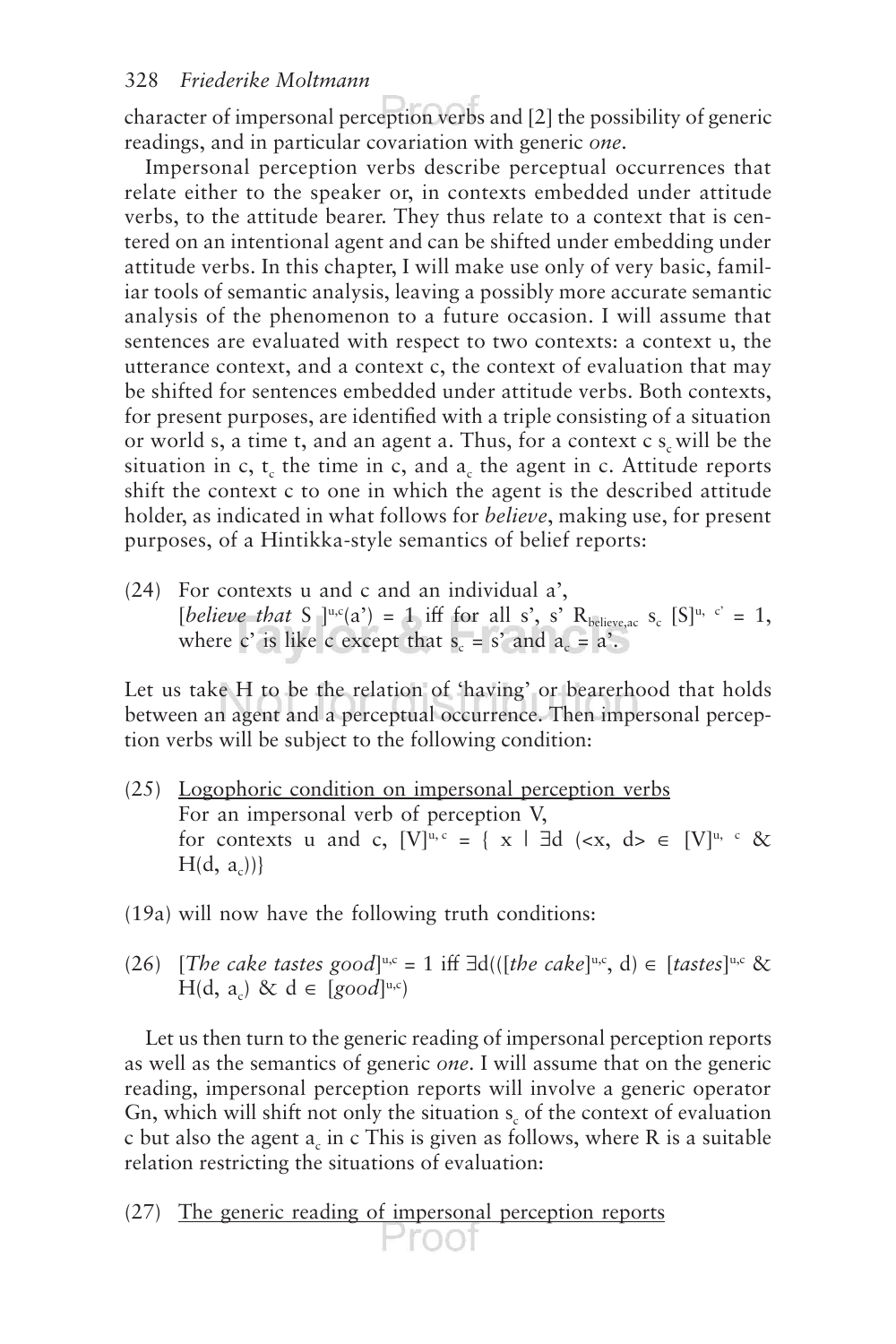For an impersonal perception verb V, a definite NP Y, and a modifier X,

[Gn Y V X]<sup>u, c</sup> = 1 iff for all situations s' such that s' R s<sub>c</sub>, there is a perceptual occurrence d such that <[Y], d>  $\in$  [V]<sup>u, c</sup> & d  $\in$  $[X]^{u, c'}$ , where c' is like c, except that  $s_c = s'$  and  $a_c =$  the agent in s'.

Generic *one* involves the same type of logophoricity as impersonal perception verbs, which means that generic-*one* sentences will relate to the agent of the shiftable context c. On my previous account (Moltmann, 2006, 2010b), generic *one* ranges over individuals (in the relevant group) qua individuals the speaker identifies with or simulates. For present purposes, I will adopt that account; but in addition, I will assume that generic *one* goes along with a change in the context c, shifting the speaker (or attitude bearer) in c to the individuals generic *one* ranges over:

(28) The semantics of generic *one* [*one* VP]<sup>u, c</sup> = 1 iff for all a', a' [qua a<sub>c</sub> I a']  $\in$  [VP]<sup>u, c'</sup>, where c' is like c except that  $a_{\alpha} = a'$ .

Here, I is the relation of identification or simulation, which ensures that with generic *one*, a predicate is applied to an individual a' on the basis of the speaker putting herself into the shoes of a'— or simulating a' (Moltmann, 2006, 2010b).

Covariation of generic *one* with the experiencer associated with an impersonal perception verb is made possible through the presence of a single generic operator in the sentence, an operator that will trigger a shift of the context c to contexts c' such that the agents of the contexts c' are the individuals the generic operator ranges over. This is indicated for conditionals in what follows (using a very simplified semantics):

(29) For contexts u and c, a definite NP Y, an impersonal perception verb V, and a modifier X,

[*If one* VP, *then* Y V X]<sup>u, c</sup> = 1 iff: for all a', if a' [qua a, I a']  $\in$  $[VP]^{u, c'}$ , then  $\exists d \ (\leq Y], d \geq \in [V]^{u, c'} \ \& \ d \in [X]^{u, c'}$ , where is c' is like c except that  $a_{c}= a'$ .

The same analyses apply to impersonal perception verbs of other modes. The sentences that follow will be about visual, auditory, olfactory, and tactile occurrences with the same first-personal orientation or logophoric status as the taste occurrences described by the verb *taste*:

- (30) a. When I saw the picture this morning, it looked great.
	- b. When I listened to it this morning, the piano sounded good.
	- c. When I touched the fabric this morning, it felt good.Proof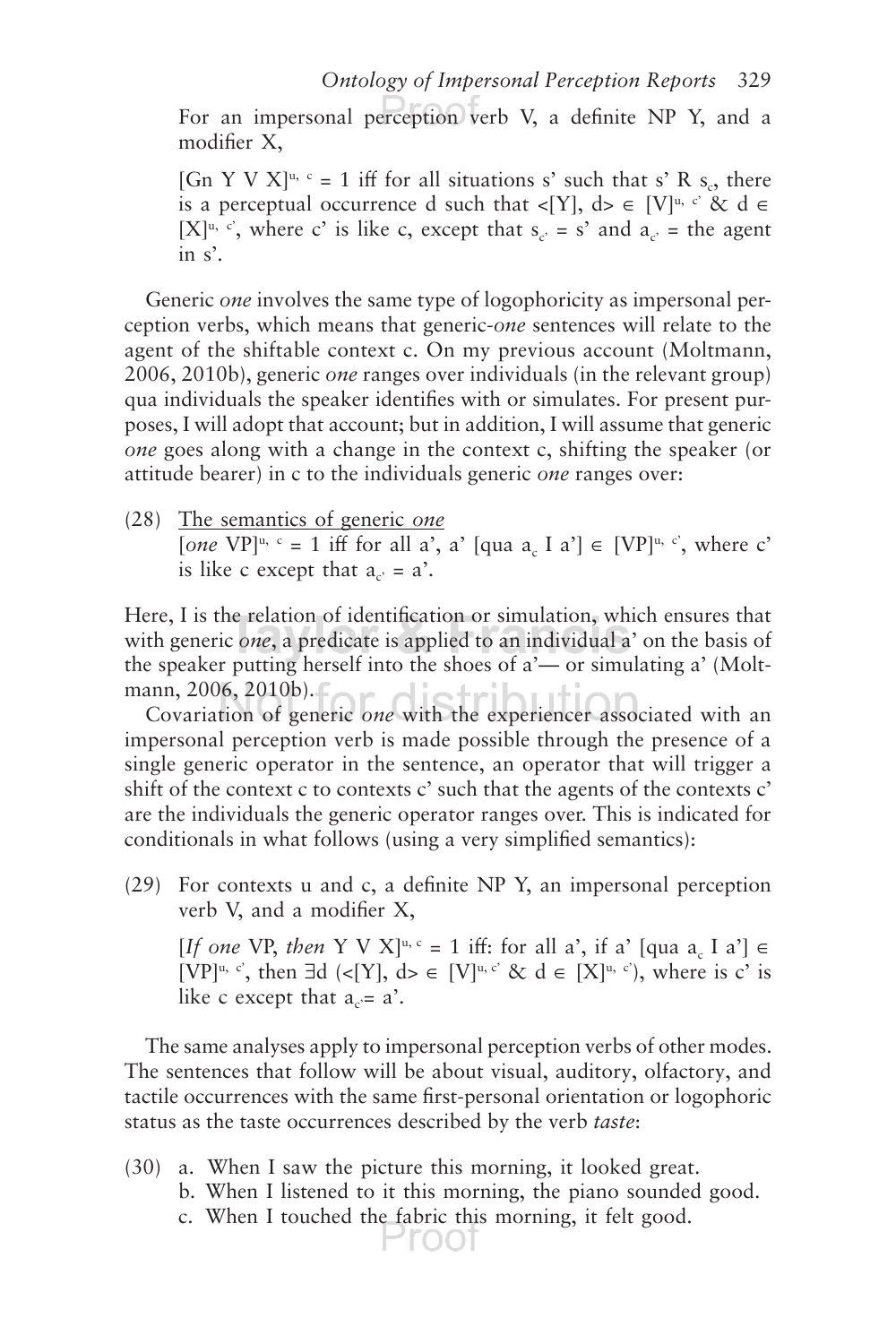Impersonal verbs of perception thus describe simple relations between entities and perceptual occurrences, and it is their logophoric status that restricts those perceptual occurrences to those whose experiencers are the 'agents' of the current contexts of evaluation.

# **4. Taste Objects and Other Perceptual Objects**

## *4.1. Taste Nouns and Nouns for Other Perceptual Objects*

The noun *taste* enables reference to a taste object, an entity that is independent of particular taste experiences and in particular does not depend on a particular experiencer. Nominal taste predicates in the constructions that follow share the same apparent generic reading of adjectival taste predicates, as opposed to verbal predicates. That is, (31a) and (31b) only have the reading of (31c), not of (31d):

- (31) a. The coffee has a good taste.
	- b. The taste of the coffee is good.
	- c. The coffee is tasty.
	- d. The coffee tastes good.

The application of relevant diagnostics supports that, for example the acceptability of *when-*clauses:

- (32) a. When I am really hungry, plain rice tastes good.
	- b. ?? When I am really hungry, plain rice is tasty.
	- c. ?? When I am really hungry, the taste of plain rice is good.

The nominal constructions display a reading on which *good* does not evaluate a particular tasting experience or rather taste occurrence but the taste of the coffee/plain rice as something objectual or public. This is obvious from the way epistemic predicates apply. The taste of coffee is treated as an object of knowledge, recognition, and differentiation:

- (33) a. Mary knows the taste of coffee.
	- b. Bill recognizes the taste of cigarettes.
	- c. Bill cannot distinguish the taste of coffee from the taste of chocolate.

Similarly, there are nouns for objects of other perceptual modes, such as looks, sounds, smells, which also provide objects of knowledge:

(34) John knows the look/sound/smell of cats.

Apart from the semantics of nouns for perceptual objects and of impersonal perception reports, looks as entities have been motivated for purely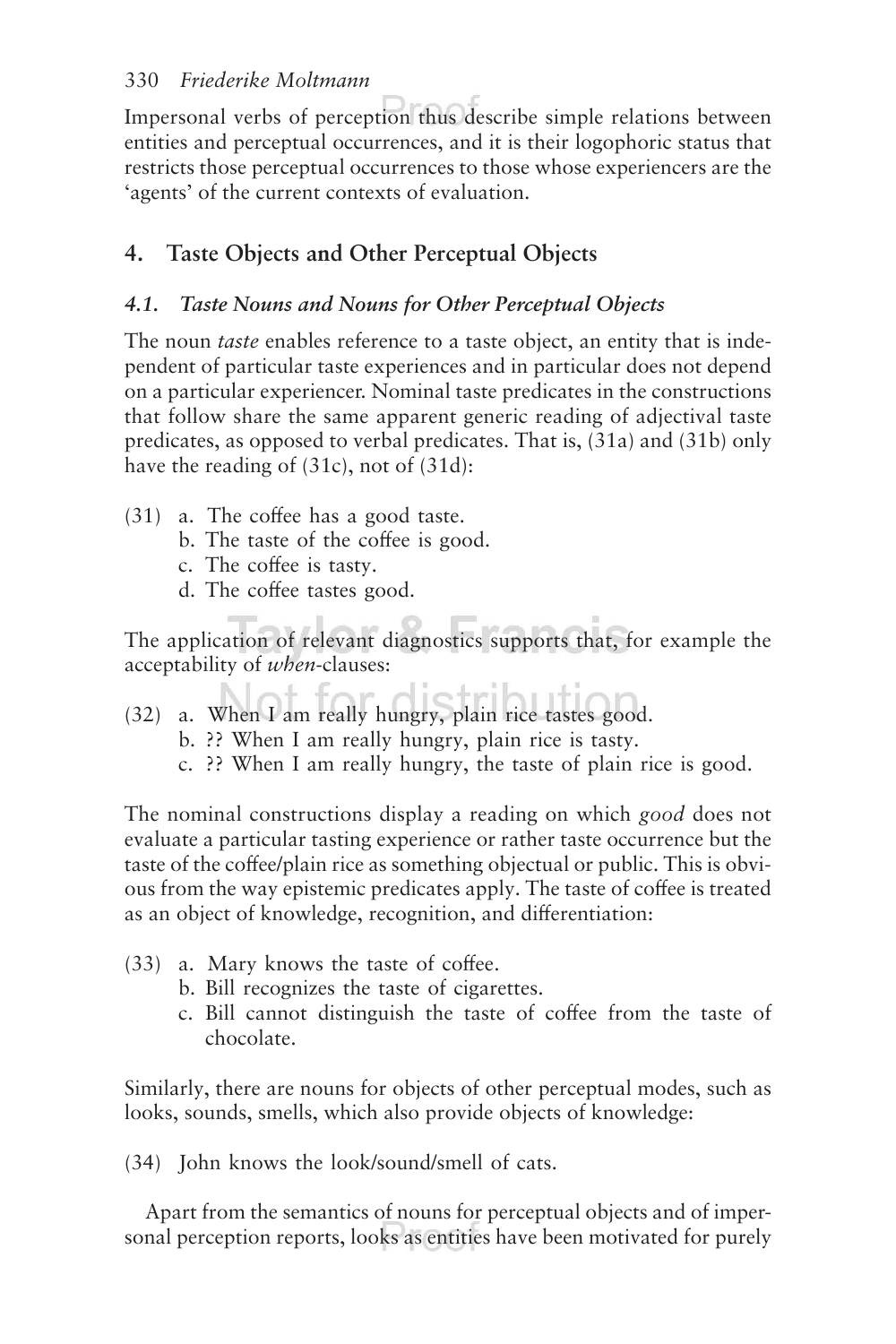philosophical reasons as well, namely for perceptual justification. Entities that are looks, McGrath (2017, 2018) has argued, act as the reasons for perceptual beliefs.

There are actually two uses of nouns for tastes and other perceptual objects that need to be distinguished: a relational use and a nonrelational use. The relational use is restricted to reference to taste objects, as in (35a), whereas the nonrelational use serves for reference to taste occurrences and kinds of them, as in (35b, c):8

- (35) a. I know the taste of coffee.
	- b. I don't know this taste.
	- c. I have never experienced this taste.

Only the construction *the taste of* applies to an entity mapping it to the 'objective' taste object that is associated with it.

For a given entity, there need not be a single perceptual object for a particular perceptual mode, but rather a distinction may have to be made between viewpoint-relative looks and what I will call 'overall looks' ('looks in the round', cf. McGrath, 2021). The relational noun *look* can be used for both, as (36a) and (36b) illustrate:

- (36) a. The statue has different looks depending on the light and where one stands.
	- b. I like the look of the statue.

With nominal taste predicates, it depends on the nature of the property expressed by the adjective whether faultless agreement arises: evaluative predicates like *good* give rise to faultless agreement, as is possible in (37 a, b); predicates like *bitter* as in (38 a, b) don't, an issue I will come back to in Section 6:

- (37) a. Coffee has a good taste.
	- b. The taste of coffee is good.
- (38) a. Coffee has a bitter taste. b. The taste of the coffee is bitter.

In this chapter, I will not give a full ontological account of taste objects and other perceptual objects. Rather, it will have to suffice to characterize them in terms of some of their linguistically reflected properties.<sup>9</sup> First of all, taste objects are ontologically dependent on an entity, and thus they cannot be conceived as properties. But taste objects might be conceived as particularized properties, more precisely, particularized response-dependent properties. The entities on which a taste depends may inherit properties from the taste. Coffee is bitter because its taste is bitter, for example. But this does not hold for all properties. The taste of the wine may be unusual while the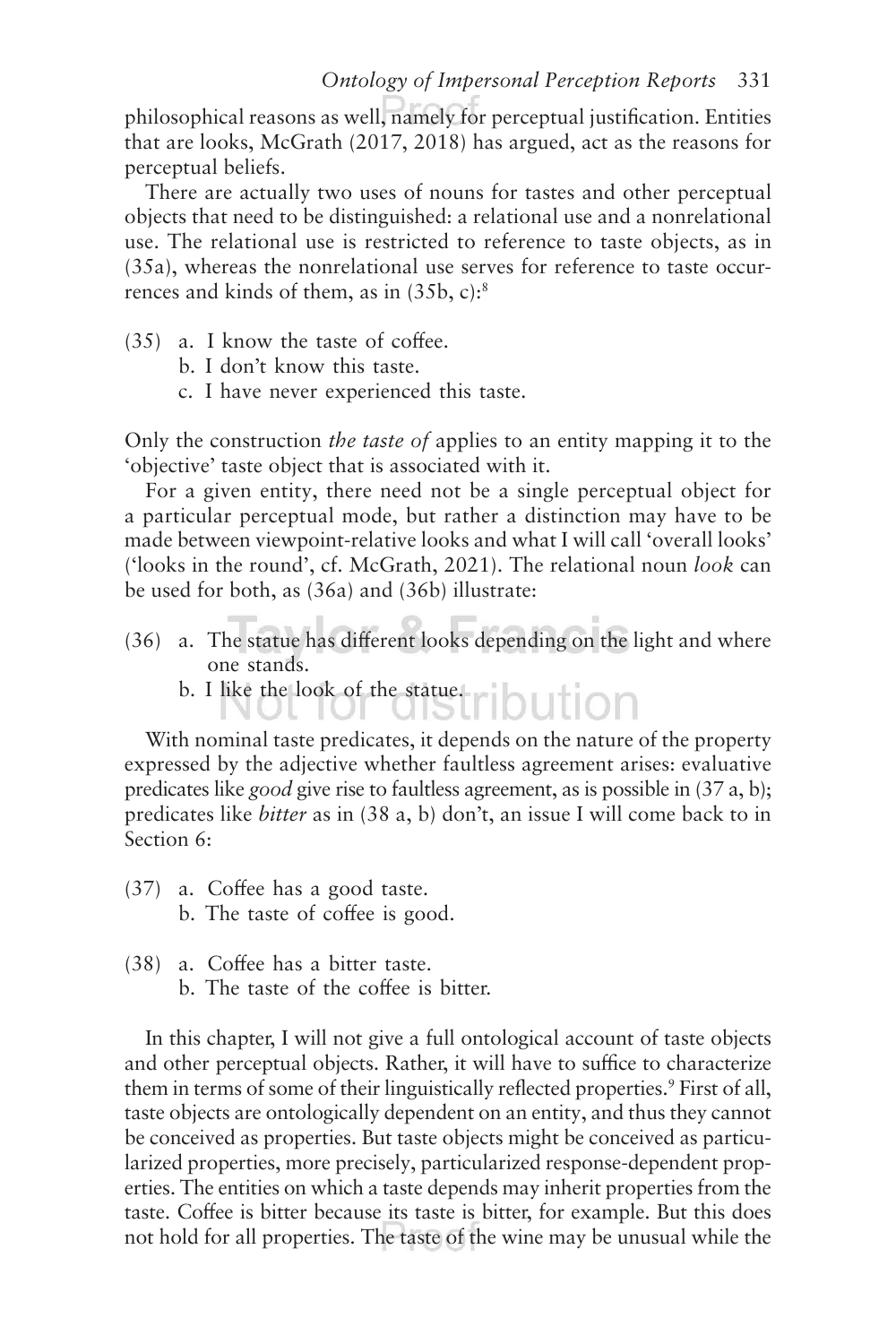wine is not unusual. Objective tastes are to be distinguished from tastes that pertain to particular taste experiences, that is, 'taste occurrences'. A taste object might be construed as a kind of taste occurrence, that is, a kind whose instances are particular taste occurrences. However, taste objects do not appear to require actual instances, an intuition that is even clearer with related entities such as looks, as we will see.

## *4.2. The Semantics of Nominal and Adjectival Taste Predicates*

Tastes as entities with the distinction between taste occurrences and taste objects allow for a straightforward semantics of verbal and nominal taste predicates. Verbs like *taste* take particular taste occurrences as arguments, whereas the relational noun *taste (of)* takes taste objects as arguments. Thus the logical form of (39a) will be as in (39b), where the relational noun *taste* is taken to denote a function from entities to taste objects:

(39) a. The taste of the coffee is good. b. good(taste(the coffee))

The individual-level status of taste adjective such as *tasty* can now be attributed to the implicit presence of taste objects, along the lines of the following equivalence:

(40) tasty(the coffee) iff  $\text{good}$ (taste(the coffee))

This carries over to other perceptual relational nouns (*smell, sound, feel*) and perceptual adjectives.

The distinction between taste occurrences and taste objects generalizes to other modes of perception, though with different extents to which the objects are experience-dependent. With sounds, the distinction between experience dependence and object dependence is particularly intuitive. One may hear a particular sound, and one may hear/know/recognize the sound of a particular flute. Verbal taste predicates display an experiencedependent reading, as in (41a); relational uses of nouns display an objectdependent reading, as in (41b, c):

- (41) a. This flute sounds unusual.
	- b. This flute has an unusual sound.
	- c. The sound of the flute is unusual.

The sound of a flute clearly is independent of a particular experience. It is less obvious that sounds are dependent on the object that produces them. Intuitively, the very same sound could have been produced by a different flute. Moreover, objects on which sounds depend do not generally inherit Proot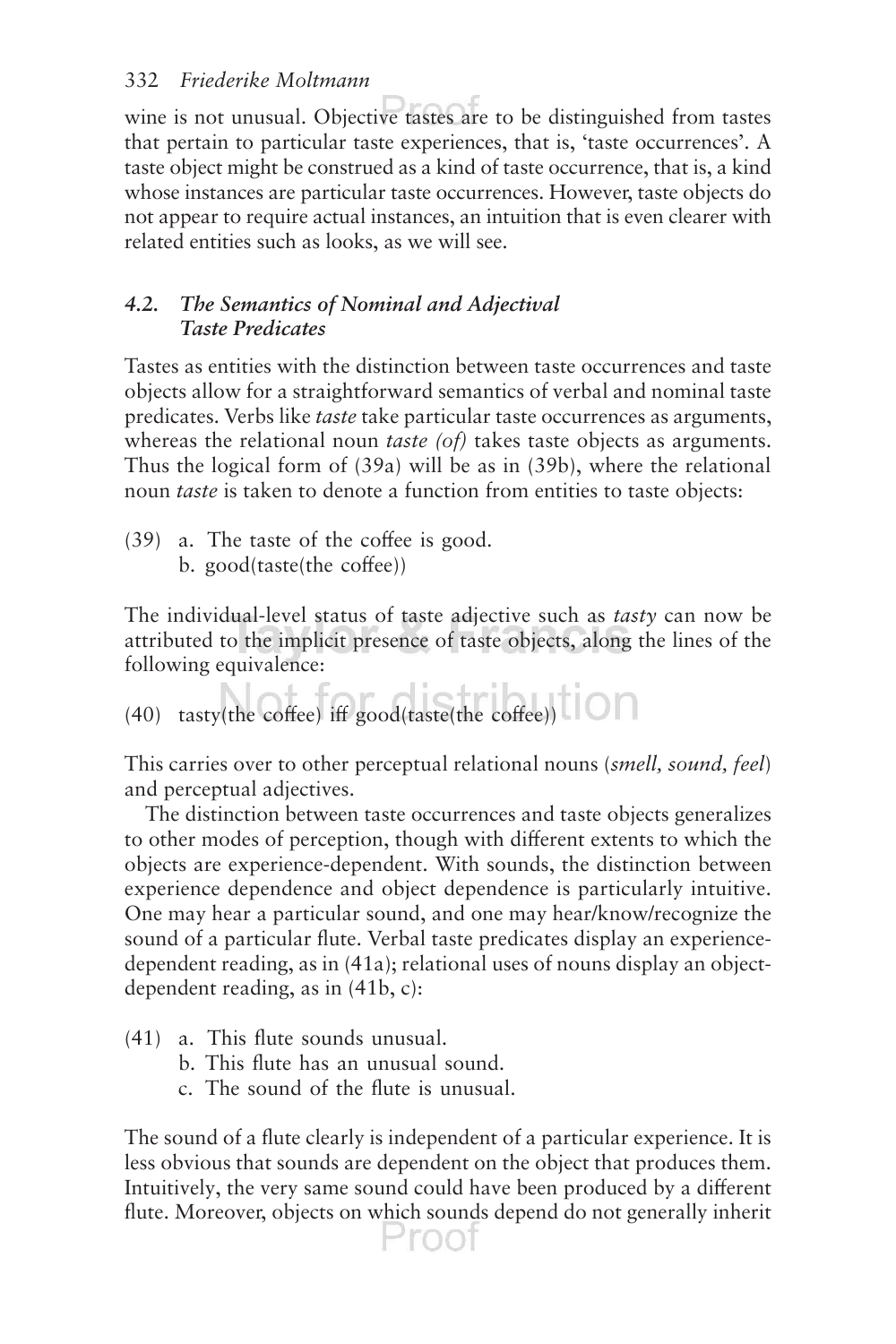properties from the sounds. Thus, evaluative predicates, when applied to musical instruments, generally evaluate their physical shape, not their sounds. *Deep* cannot be applied to a contrabass even if the sound of it is deep, and *deep* applies to voices, not to the people that make the sounds.

Both predicates give rise to faultless disagreement with evaluative adjectives (See Section 6):

- (42) a. This flute sounds nice.
	- b. This flute has a nice sound.
	- c. The sound of the flute is nice.

Smells display the very same pattern, allowing for verbal and nominal predicates, as in (43), and displaying faultless disagreement with evaluative predicates, as in (44) (Section 6):

- (43) a. The perfume smells fruity. b. The perfume has a fruity smell.
- (44) a. The perfume smells nice. b. The perfume has a nice smell.

Properties of smells are inherited by entities only if the entities are of the very same nature (perfumes). Whereas properties of looks (properties of shape, size) are inherited from the entities that have the looks, properties of sounds, smells, tastes are not inherited from the entities that have them.

# *4.3. The Ontology of Perceptual Objects*

What is the ontological status of perceptual objects? Do they depend on experiences, or are they mind-independent? McGrath (2017, 2021), who argued that looks play a role both in perceptual justification and in the semantics of looks reports, argues against subjectivist and dispositionalist accounts of looks. First of all, looks do not require experiences by agents; they are 'public' entities. This holds for both viewpoint-relative looks and overall looks.10 Linguistically, this reflected in the acceptability of the sentences that follow:

- (45) a. The statue would look the same even if no one had looked at it.
	- b. The statue would have the same looks from the different angles even if no one had looked at it.

McGrath also argues against dispositionalist accounts of looks for ontological reasons: we do not 'see' or 'recognize' dispositions when we see or recognize a look. Ontologically, McGrath (2018) proposes to identify looks with sets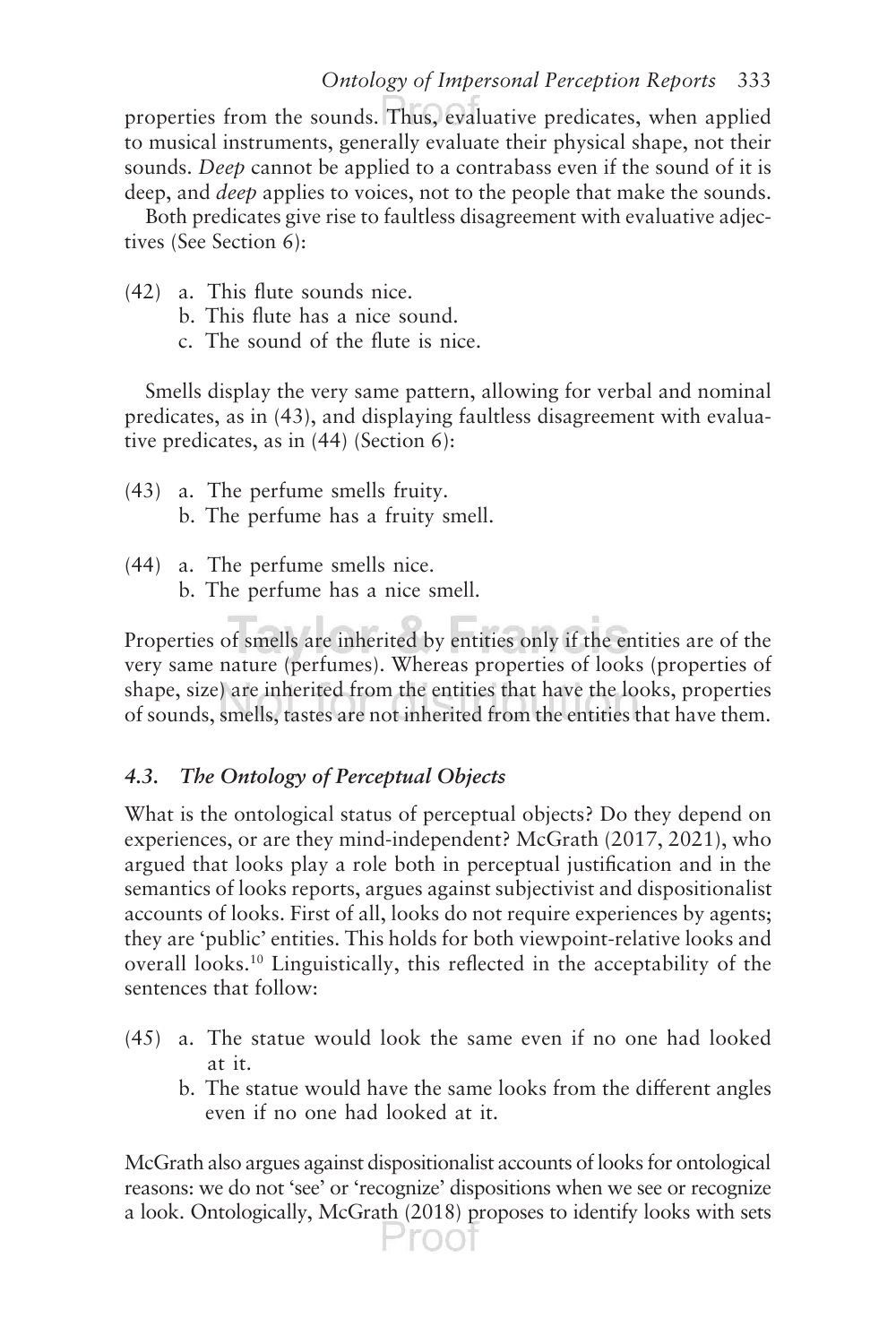of sensible properties. An alternative that one might pursue is to take them to be kinds of (collections of) response-dependent tropes. Both views, though, still have to elaborate the distinction between viewpoint-relative and overall  $looks.<sup>11</sup>$ 

To what extent can the arguments for experience-independence be generalized to perceptual objects of other modes? The contrasts that follow indicate that they apply also to taste objects, as opposed to taste occurrences, at least with nonevaluative predicates:

- (46) a. ? If one can no longer drink coffee, coffee can no longer taste bitter.
	- b. If one can no longer drink coffee, coffee would still have a bitter taste.
- (47) a. ? If one can no longer drink coffee, coffee can no longer taste good.
	- b. If one can no longer drink coffee, coffee would still have a good taste.

The arguments do not carry over to all perceptual objects, though, in particular not to those that can hardly be separated from the experience itself, such as physical and emotional feelings (as in *the massage feels great, the praise felt good*).<sup>12</sup> Feelings come with verbal predicates describing occurrences as well as nominal predicates describing feelings as objectual, 'public' entities. The latter, again, are able to act as objects of knowledge:

(48) a. I don't know what it feels like to be praised by everyone. b. I know the pleasure of good company.

That 'feelings' can hardly be dissociated from the experiences appears to be reflected linguistically, namely in the choice of the light verb with the nominal construction. Whereas tastes, looks, smells, and sounds are selected by the light verb *have*, feelings are selected by the light verb *give* indicating feelings as causal effects on an experiencer:

- (49) a. This thing has/?? gives a nice taste/look/smell/sound.
	- b. The massage gives/??? has a strange feeling.

Thus, at least some perceptual objects are individuated on the basis of experiences themselves.

# **5. Implicit Agent-Centered Situations as Objects of Perception**

Not only individuals or kinds of them may serve as referents of the subject of impersonal perceptual reports. The very same types of impersonal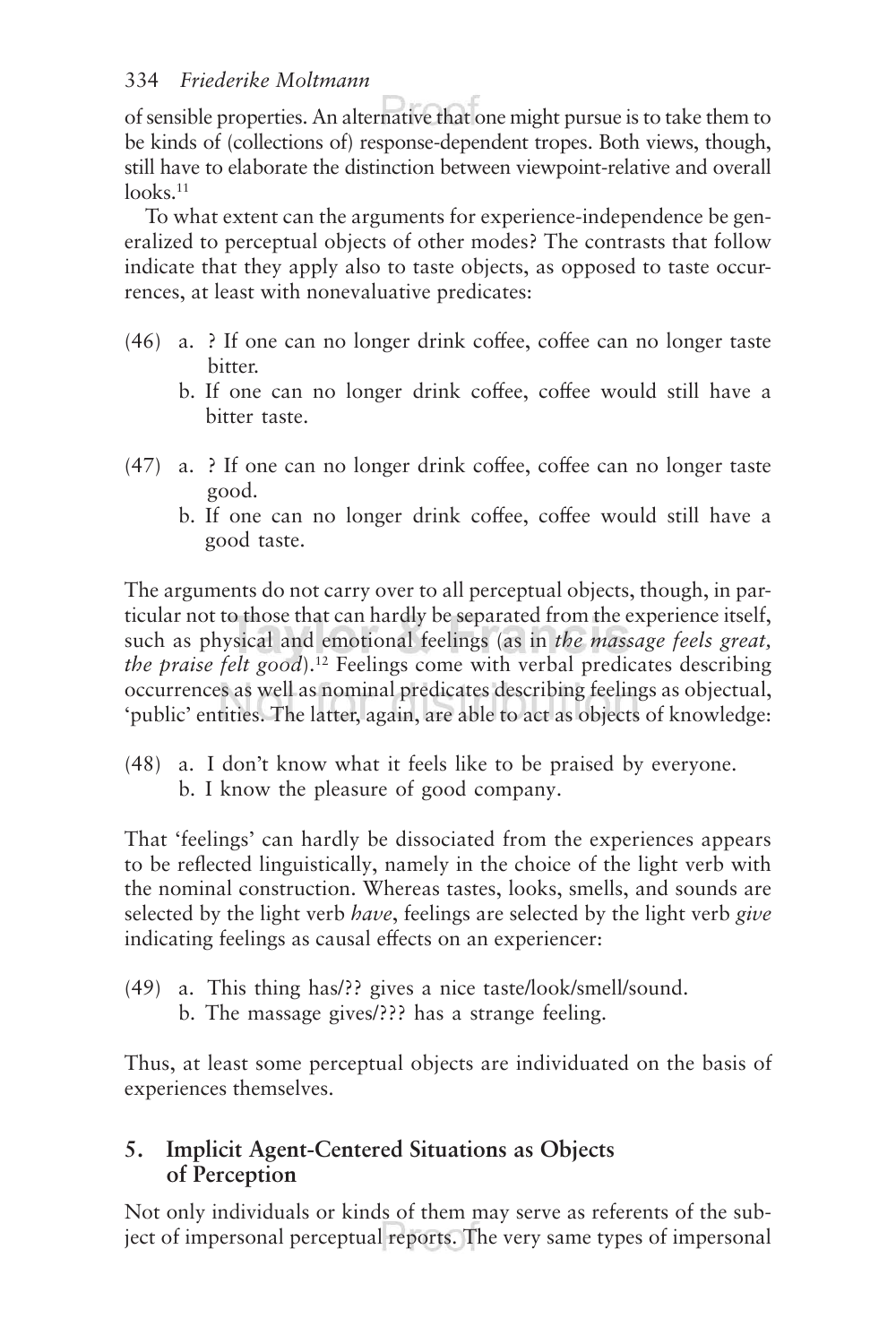# *Ontology of Impersonal Perception Reports* 335

perception reports allow for what I call *agent-centered situations* as the objects of perception. These are perceptual reports with the pronoun *it* as apparent expletive or dummy subject:<sup>13</sup>

- (50) a. It is nice/hot/dark here. b. It smells nice here.
- (51) a. It looks like it is going to rain.
	- b. It sounds like there will be a tempest.
	- c. It smells like there is a fire nearby.
	- d. It felt as if it was going to rain.

In (50a, b), *here* obviously gives the speaker's location. Other location modifiers are possible only if they specify the location of the speaker (or described attitude bearer) at another time as in (52a, b) and (53) or if the sentence has a generic reading, as in  $(54)$ :<sup>14, 15</sup>

- (52) a. It was nice in Germany. b. It will be interesting in Beijing.
- (53) There it looked like it was going to rain.
- (54) It is pleasant in Paris in spring.

With agent-centered situations, the copula *be* can take the place of the perception verb, as in the first stanza of the most famous German romantic poem:

(55) Es war, als hätt' der Himmel die Erde still geküßt, daß sie im Blütenschimmer von ihm nun träumen müßt'. (Josef von Eichendorff *Mondnacht* 'Moonlight') 'It was as though Heaven had softly kissed the Earth, so that she in a gleam of blossom had only to dream of him.' (translation Richard Stokes)

The agent-centered situations appear to have the very same 'logophoric' status as the perceptual occurrences of impersonal perception verbs. In contexts embedded under attitude verbs with a different agent, the situation will be centered on the other agent, as in (56a); but such a shift is not available without an attitude verb, as in (56b), where *pleasant* can relate only to the speaker:

(56) a. John was happy that it was so pleasant in Germany. b. John met me while it was still so pleasant in Berlin.

Agent-centered situations may also figure in generic-*one* sentences. In the following sentences, the *when*-clauses restrict the agent-centered situations the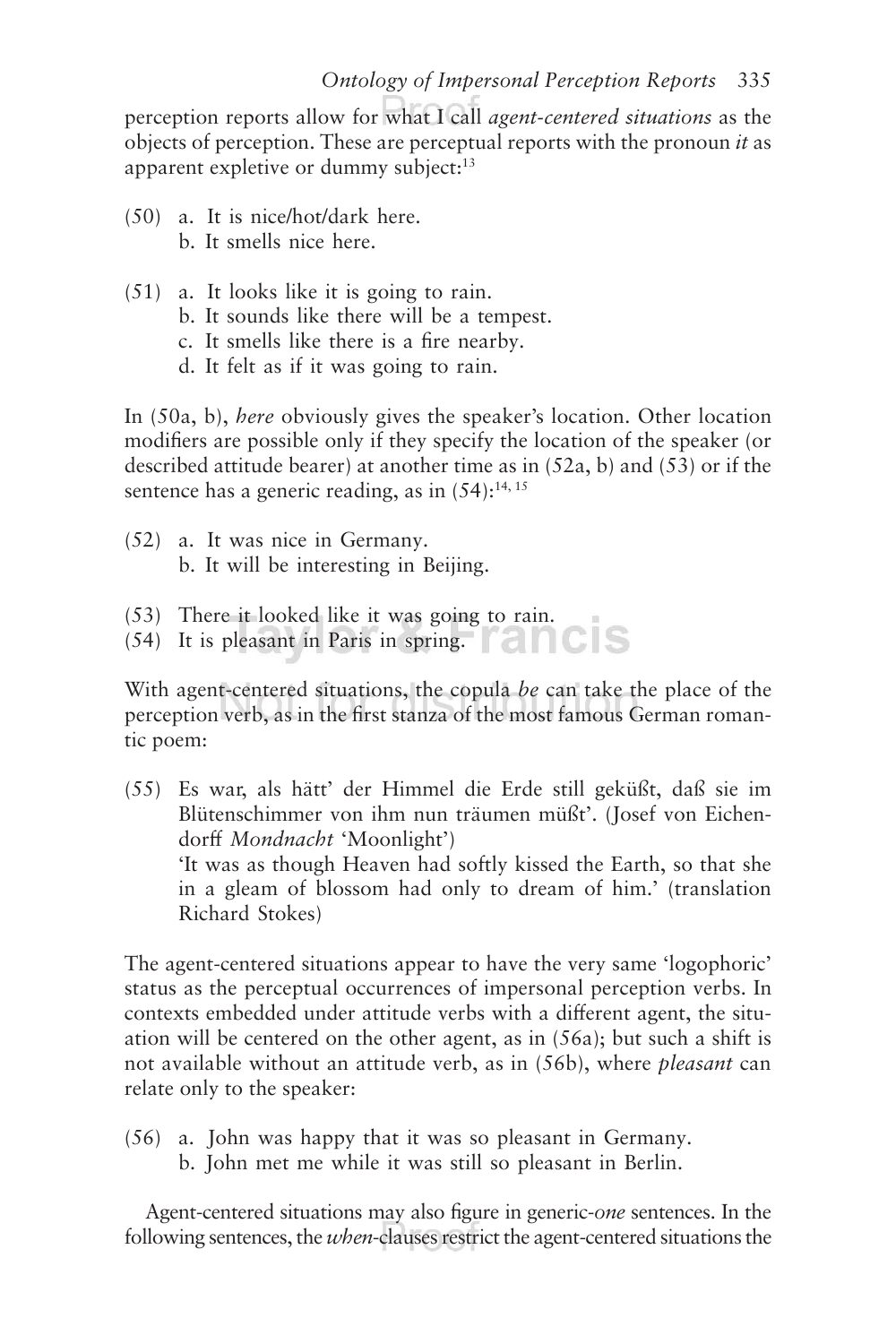implicit generic quantifier ranges over and that are also the objects of evaluation for the main clause:

- (57) a. It is unbearable when one has just lost a parent.
	- b. It is like that when one is completely unprepared.

The agent-centered situations as the entities that impersonal perception reports are about relate to the shiftable context c, just like the perceptual occurrences described by impersonal perception verbs. For the semantics of impersonal perception reports with agent-centered situations, I will assume, as is plausible, that *it* in subject position stands for the relevant agent-centered situation. Then the semantics in a first approximation will be as follows:

(58) Semantics of impersonal perception reports with agent-centered situations

For an impersonal perception verb V, a modifier X, and contexts u and c,

[*It* V X]<sup>u, c</sup> = 1 iff ∃d(<[*it*]<sup>u, c</sup>, d> ∈ [V]<sup>u, c</sup> & d ∈ [X]<sup>u, c</sup>), where [*it*]<sup>u, c</sup> is a situation centered on  $a_c$ 

There are two further observations to be made about impersonal perception reports with agent-centered situations.

First, there are cases in which the situation that an (independent) impersonal perception sentence is about is in fact not the speaker-centered situation but a contextually relevant one that the speaker projects herself onto. These are examples:

- (59) a. It looks like the TV presenter is distracted.
	- b. It sounds like you are exhausted.
	- c. There it looks like no one had cleaned up.

Putting oneself in another situation (simulating being the center of another situation) is an option that is similarly available with generic *one* and impersonal verbal taste reports, when a speaker projects herself onto another agent (*This tastes good* when speaking to a baby).

Second, with verbs like *seem* and *look*, the agent-centered situations may also be epistemic situations, constituted by the evidence that presents itself in the context:

- (60) a. It seems as if there is no solution to the problem.
	- b. It looks as if John is innocent.

*Seem* and *look* as impersonal epistemic verbs belong to the same class as impersonal perception verbs, though of course they will not take perceptual occurrences as arguments.root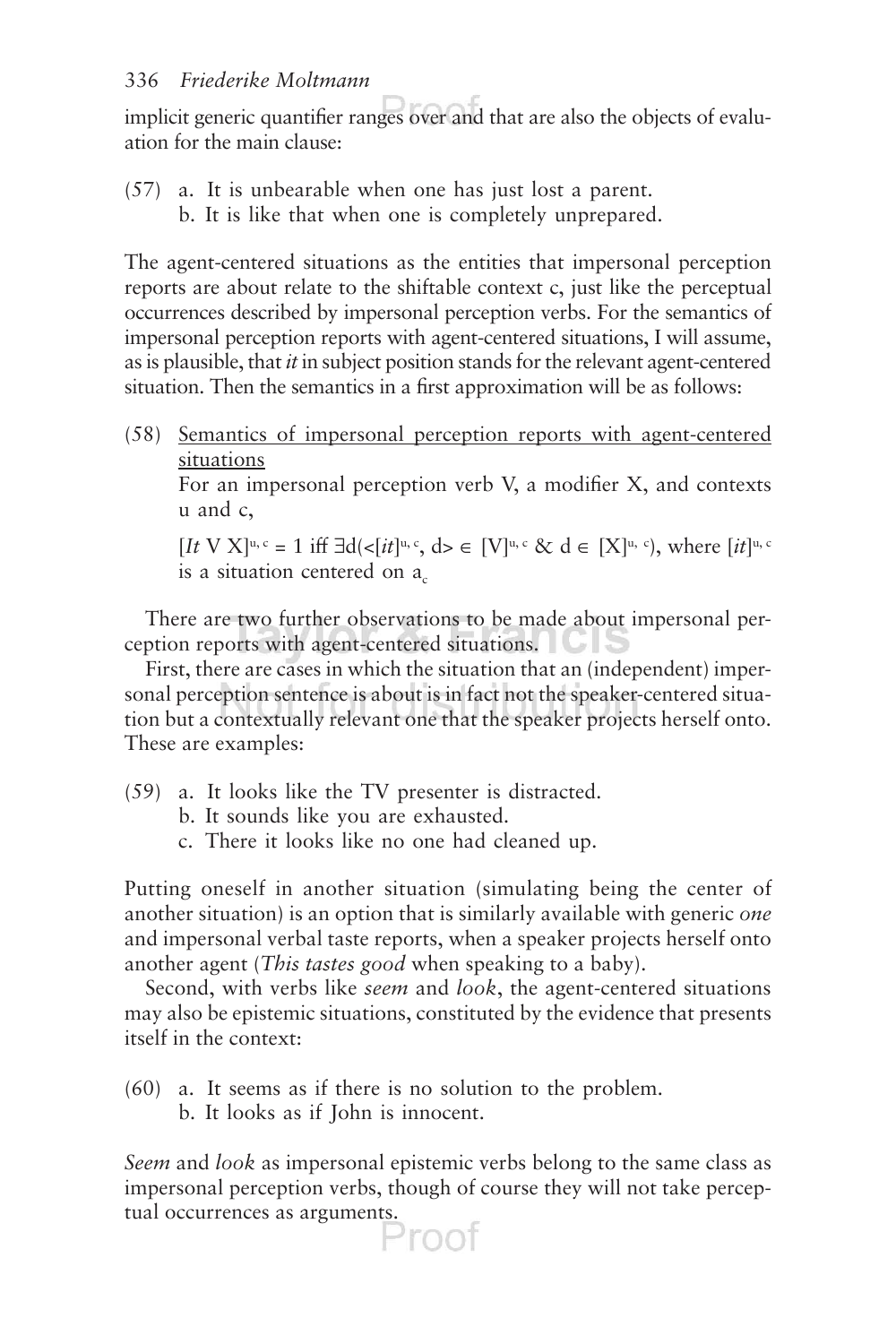# **6. Faultless Disagreement With Impersonal Perception Reports**

Sentences expressing judgments of personal taste are at the center of a recent philosophical debate about faultless disagreement, the possibility for two agents maintaining (61a) and (61b) respectively being both right:

(61) a. Olives are tasty. b. Olives are not tasty.

Given my previous views, faultless disagreement is due to the sentence expressing first person–based genericity, involving simulation (Moltmann, 2010a, 2010b, 2012), as in (62) for (61a):

(62)  $\lambda x$ [Gn y taste good to(olives, y qua someone x simulates)]

This is still a relativist account, in the sense that the property in (62) needs to be self-applied by anyone accepting the content of the sentences. However, unlike standard relativist accounts, it is first-person genericity that is crucial for explaining faultless disagreement. What matters for agreement or disagreement about taste judgments is whether agents can project themselves onto (or simulate) the same range of people on the basis of their firstperson experience (or simulated experience). Two agents disagree about a taste judgments due to their ability or inability to attribute the taste judgment to anyone in the group on the basis of such identification.

Assuming first-person genericity to be the grounds for faultless disagreement, the present semantics of impersonal perception reports makes certain predictions as to when it will arise. First of all, the genericity of taste sentences with adjectival or nominal predicates is due to the involvement of a taste object, not first person–based genericity. This means that with non-evaluative predicates such as *bitter*, *sweet*, *unusual*, no faultless disagreement should arise, which appears to be correct for sentences such as the following:

- (63) a. The taste of coffee is bitter.
	- b. This coffee is bitter.

However, a taste object may itself be that subject of first-person based genericity, which arguably is part of the lexical meaning of evaluative predicates such as *delicious* or *mediocre*. With evaluative predicates, faultless disagreement clearly does arise:

(64) a. The taste of coffee is delicious. b. Coffee is delicious.

A different prediction is made for verbal taste predicates. The genericity of verbal taste predicates is first person–based genericity (even if the Proot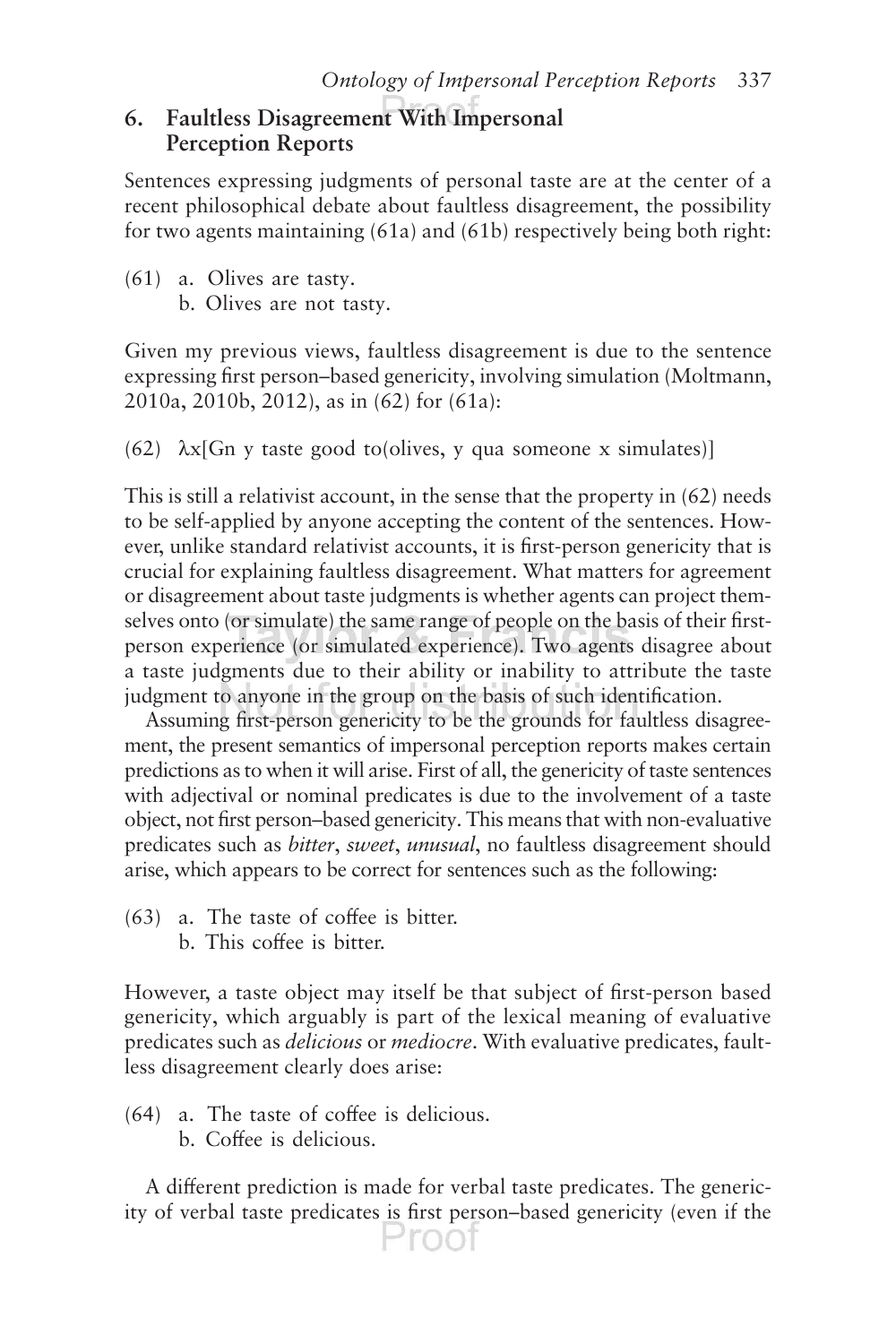present proposal gives a more complex semantics of generic *one*, explicitly involving simulation). Thus verbal taste predicates should always give rise to faultless disagreement, which seems to accord with intuitions:

- (65) a. This drink tastes bitter.
	- b. The cake tastes unusual.

The same contrast appears to hold for other perceptual predicates:

- (66) a. The perfume smells fruity.
	- b. The smell of the perfume is fruity.

In contrast to (66a), (66b) does not seem to give rise to faultless disagreement.

# **7. Conclusion**

This chapter has argued for a novel semantics of impersonal perceptual reports based on an ontology of perceptual occurrences and perceptual objects. Perceptual occurrences display the same sort of 'logophoric' first-person orientation as generic *one*, as do agent-centered situations as the objects of perception in impersonal perception reports with dummy subjects. 'Objective' perceptual objects are the source of genericity of perceptual reports with nominal and adjectival predicates, which is thus a distinct kind of genericity from the first person–based genericity available for perceptual reports with verbal predicates.

# **Acknowledgments**

I would like to thank John Collins, Hazel Pearson, Matthew McGrath, Rachel Etta Rudolph, and Dan Zeman for comments on a previous version of this chapter. For very stimulating discussions, I would also like to thank the audience of an online presentation of the material of this chapter at the University of Oslo in August 2021 (project Sarah Zobel 'Impersonal Pronouns in Norwegian, Swedish, and German').

# **Notes**

- 1. There is another view, namely on which the experiencer or judge is part of the context of assessment, requiring reassessment by anyone evaluating the sentences as true or false (McFarlane, 2014; Lasersohn, 2005). Then, with judges acting as parameters of evaluation, *tasty* denotes a property of objects, as follows:
	- (i) [tasty(coffee)]<sup>w, t, a</sup> = true iff coffee is tasty to a in w at t.
- 2. Pearson also lists the possibility of adverbial modifiers with stage-level predicates but not with individual-level predicates, using the following examples:Proof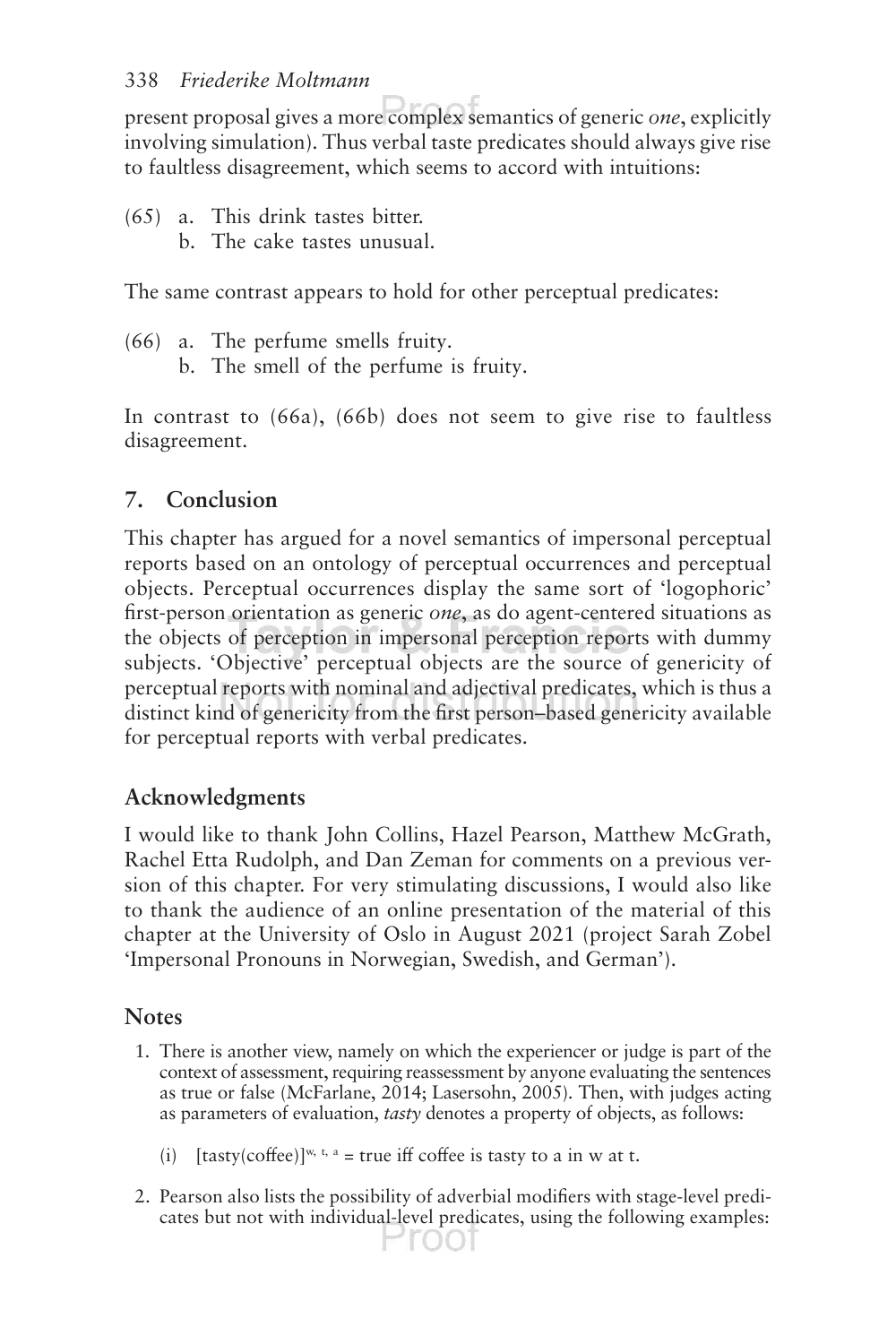- (i) a. This tea tastes good in a china cup. b. ??? This tea is tasty in a china cup.
- (ii) a. St Paul's looks beautiful today.
	- b. ??? St Paul's is beautiful today.

However, it appears that speakers do not generally agree with the judgments. 3. But see Dinges and Zakkou (2021) for arguments that they do.

- 4. For more on modal objects, see Moltmann (2017, 2018), where modal objects are taken to have a truthmaker-based content and play a central role in the semantics of modal sentences.
- 5. *As if-*clauses also permit co-variation of generic *one* with the experiencer of the described perceptual occurrences:
	- (i) The massage feels as if one was being tortured.
- 6. Thus, McGrath (p.c.) points out the potential truth of (i), when the speaker knows that no one is looking at the house now:
	- (i) I wonder if his house still looks as if it is about to fall down, which it did last time I saw it.
- 7. If taste occurrences are regarded as results of taste experiences, this would match the view that judgments are results of acts of judging and conclusions results of acts of concluding (Moltmann, 2017). Given such a view, the logical form of (19a) would be as follows:
	- (i)  $∃e(taste(e, the coffee) & good(result(e))$
- 8. A similar distinction holds for the noun *color* (Moltmann, 2013 chap. 6.6.). (ia) has a reading involving reference to kinds of color occurrences, which is unavailable in (ib):
	- (i) a. I have never seen this color.
		- b. ? I have never seen the color of this car.

In (ib), *color of* is used relationally, referring to the color that pertains to a particular object.

- 9. In fact, a semanticist should not have to decide how tastes are to be conceived ultimately; this rather is a matter for the philosopher of mind or metaphysician to decide. See the discussion of the distinction between foundational and naïve or descriptive metaphysics (which comprises natural language ontology) in Fine (2017) and Moltmann (2019).
- 10. McGrath (2018) distinguishes those from 'subjective looks', which would fall under perceptual occurrences in the present sense.
- 11. McGrath (2021) proposes that viewpoint-relative looks be conceived as properties of presenting light of a certain character to the viewpoint. Moreover, looks on the round (overall looks) are what it is about an object that grounds the possibilities of its viewpoint-relative looks. This proposal obviously does not carry over to perceptual objects of other perceptual modes.
- 12. Feeling of this sort needs to be distinguished from tactile feels, which are as experience-independent as tastes, looks, and sounds:
	- (i) a. The fabric feels rough.
		- b. The feel of the fabric is rough.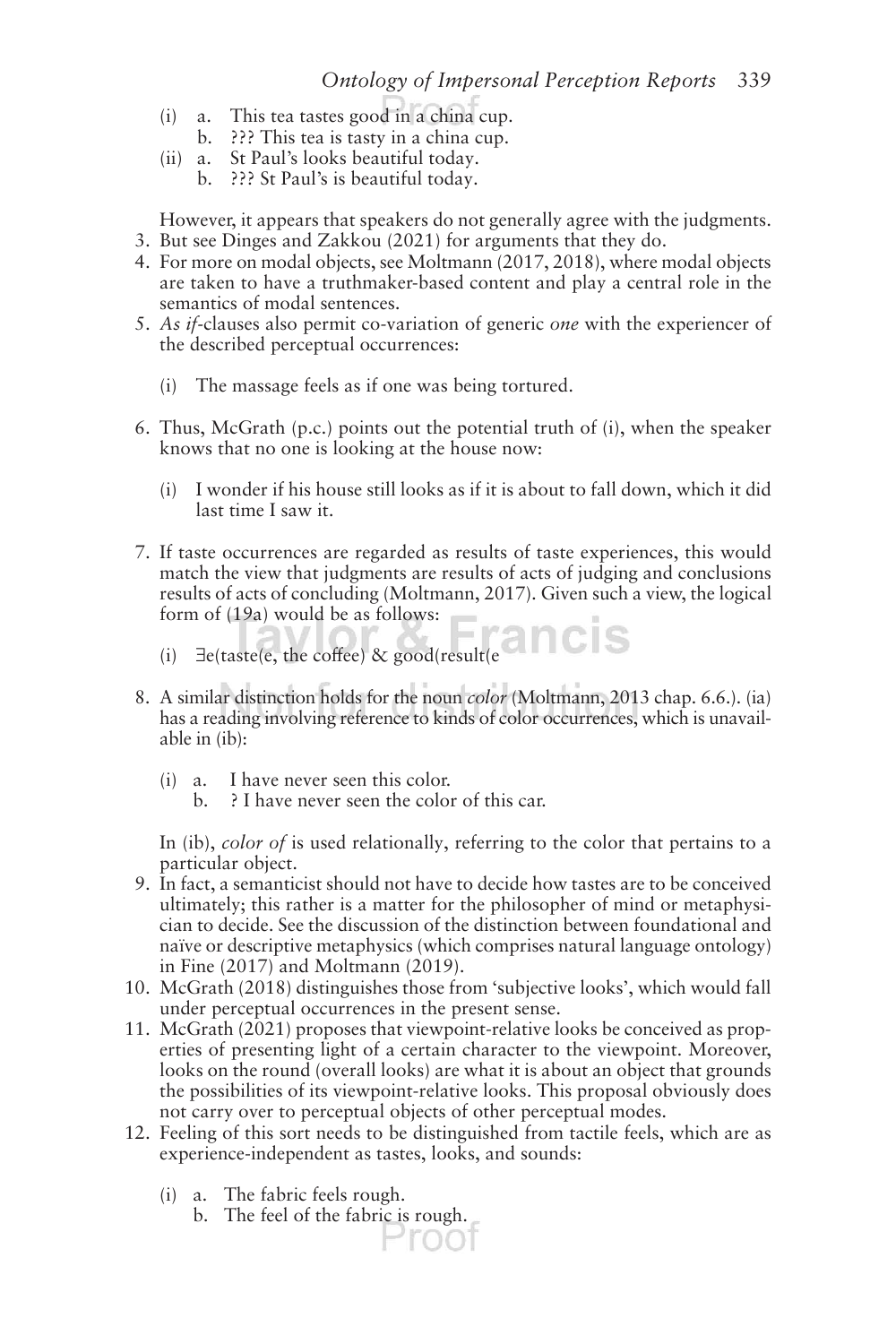- 13. Not all perception verbs that can occur in impersonal perception reports allow for agent-centered situations. German *wirken* 'appear', for example, cannot:
	- a. Hans wirkt muede. 'Hans appears tired.'
	- b. Hans wirkt, als haette er nicht geschlafen. 'John appears as if he had not slept.'
	- c. \* Es wirkt, als wuerde es regnen. 'It appears as if it was going to rain.'
- 14. Sentences reporting weather (*it is raining*) belong to the same syntactic class, though they are less directly related to perception.
- 15. (52a), (52b), and (53) also have a generic reading on which they do not require the speaker's (or anyone's) presence at the location in question.

#### **References**

- Bledin, J., & Srinivas, S. (forthcoming). Descriptive *as ifs*. *Linguistics and Philosophy*.
- Chierchia, G. (1995). Individual-level predicates as inherent generics. In G. Carlson & J. Pelletier (Eds.), *The generic book* (pp. 176–223). University of Chicago Press.
- Collins, J. (2013). The syntax of personal taste. *Philosophical Perspectives*, *27*(1), 51–103.
- Dinges, A., & Zakkou, J. (2021). Taste, traits and tendencies. *Philosophical Studies*, *178*, 1183–1206.
- Fine, K. (2017). Naïve metaphysics. *Philosophical Issues*, *27*(1), 98–113.
- Jackson, F. (1977). *Perception: A representative theory*. Cambridge University Press.
- Lasersohn, P. (2005). Context dependence, disagreement, and predicates of personal taste. *Linguistics and Philosophy*, *28*, 643–686.
- MacFarlane, J. (2014). *Assessment relativity: Relative truth and its applications*. Oxford University Press.
- McGrath, M. (2017). Knowing what things look like. *The Philosophical Review*, *126*(1), 1–41.
- McGrath, M. (2018). Looks and perceptual justification. *Philosophy and Phenomenological Research*, *96*(1), 110–133.
- McGrath, M. (2021). *The metaphysics of looks* [Manuscript]. Rutgers University.
- Moltmann, F. (2006). Generic *one*, arbitrary PRO, and the first person. *Natural Language Semantics*, *14*, 257–281.
- Moltmann, F. (2010a). Generalizing detached self-reference and the semantics of generic "one". *Mind and Language*, *25*(4), 440–473.
- Moltmann, F. (2010b). Relative truth and the first person. *Philosophical Studies*, *150*, 187–220.
- Moltmann, F. (2012). Two kinds of first-person-oriented content. *Synthese*, *184*, 157–177.
- Moltmann, F. (2017). Cognitive Products and the Semantics of Attitude Verbs and Deontic Modals. In F. Moltmann & M. Textor (Eds.), Act-Based Conceptions of rnoni